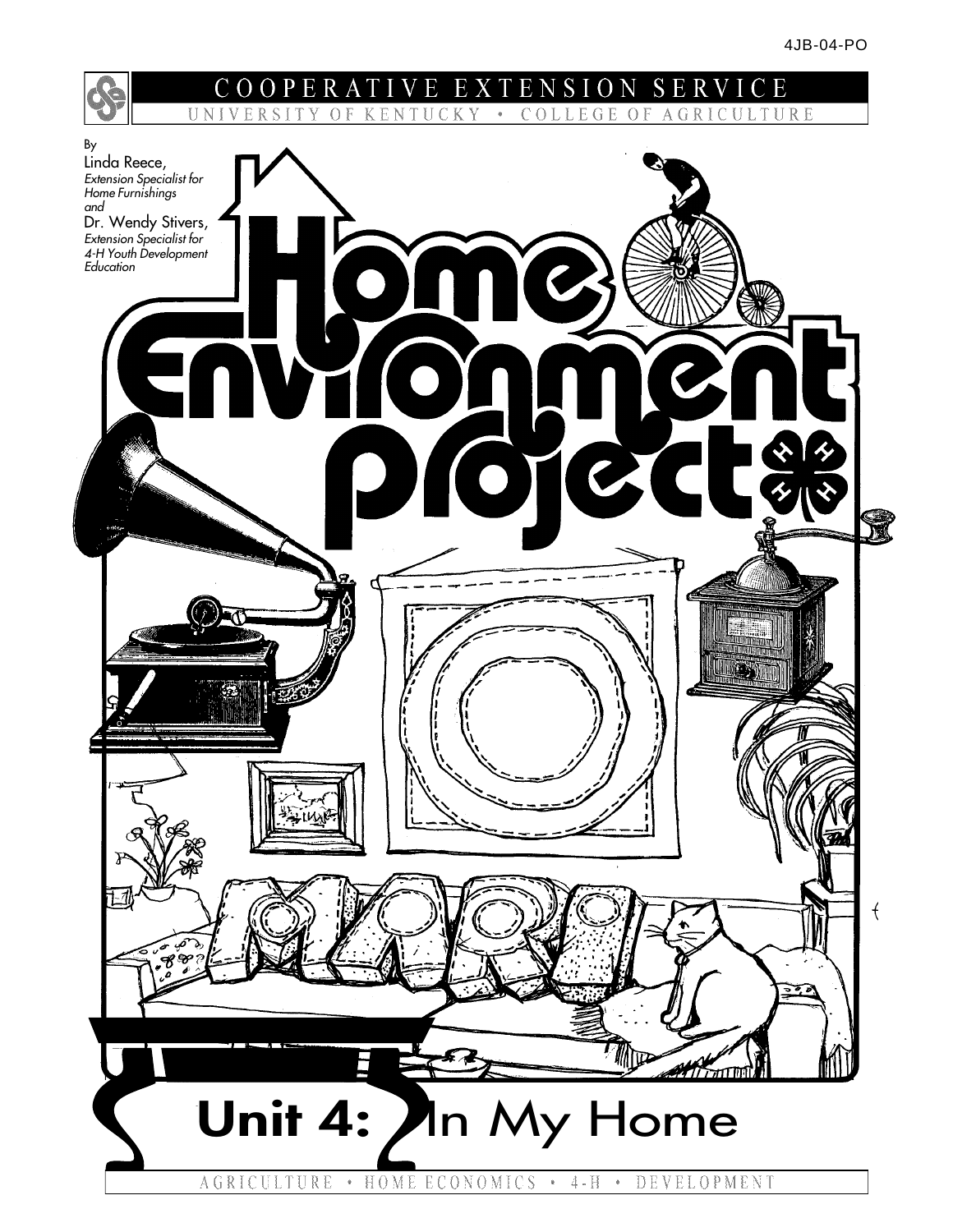Note to Parents and Leaders— Home Environment IV: In My Home builds on the skills and concepts 4-H'ers learned in the previous units, including Unit I: Exploring Your Home, Unit II: Living With Others, and Unit III: Where I Live. Members who have not completed these previous units should review the materials in order to become familiar with the basic concepts presented.

4-H members will need some guidance as they go through this unit. Certain activities can best be learned in a group by sharing ideas and examples on the application of design. Encourage members to try the various learning experiences and expand their project work beyond the item they will make and exhibit. Although exhibiting work can be an important part of the total 4-H experience, the major goal of this project is to encourage members to learn how to make their home environment pleasant for themselves and their families. With this in mind, help 4-H'ers apply the concepts presented in this unit to make items that will be used and enjoyed in their own homes.

After each new experience or when a project is completed, help members evaluate what they have done or learned. Ask them questions and discuss what they have done well and what they need to continue to work on. Encourage them in their learning. Help them see how their efforts are improving their home environment on whatever scale they have been working and how their work has improved since the projects they made during their first years in the program. Activities such as this are similar to school portfolios prepared in the fourth, eighth, and twelfth grades under our KERA guidelines.

#### Contents

| Notes to Parents and Leaders 2      |  |
|-------------------------------------|--|
|                                     |  |
| What You Will Do in This Project  3 |  |
| Your Family, Your Home, and You  3  |  |
| Sharing Your Heritage 3             |  |
| You Can Be a Designer 4             |  |
| Rearranging Your Room 5             |  |
|                                     |  |
|                                     |  |
| Fabric Furnishing Needs Survey  10  |  |
| Finalizing Your Plan  12            |  |
| Express Your Style 18               |  |
| Polishing Your Design  18           |  |
| Helpful Guidelines 18               |  |
| Evaluating Your Design  19          |  |
| Enlarging or Reducing a Design  20  |  |
| Using Your Original Design  20      |  |
| Ideas for Project Activities  20    |  |
| Sharing What You Have Learned  22   |  |
|                                     |  |
|                                     |  |

# Introduction

In the first three units, you had the opportunity to learn the basics of design. You became more aware of how tools of design — color, texture, line shape or form, and space — can make your home an attractive, convenient place to live. You also learned how to use rhythm, balance, scale and proportion, emphasis, and unity when working with design.

Unit IV: In My Home offers more opportunities for you to work with design and find out more about yourself, your home, and your community. You can explore what you like about your home and why it's a special place to be. You'll learn how to make things for your home. You can also learn more about your family — where your ancestors lived, how they lived, and what that means to you. And you'll be able to do things with other 4-H members and friends.

There are many suggested activities in this unit. You may decide to devote more time to one area than another. You may also want to do some things that are not included in this booklet. Your 4-H leader and your parents can help you choose activities that will be challenging to you, but not so difficult that you will become discouraged. They will help you plan your time and stretch your thinking. They want to help you grow as a person while you are having fun.

You don't need to plan your entire year's activities at one time. After you complete your first activity, evaluate what you have done. Are you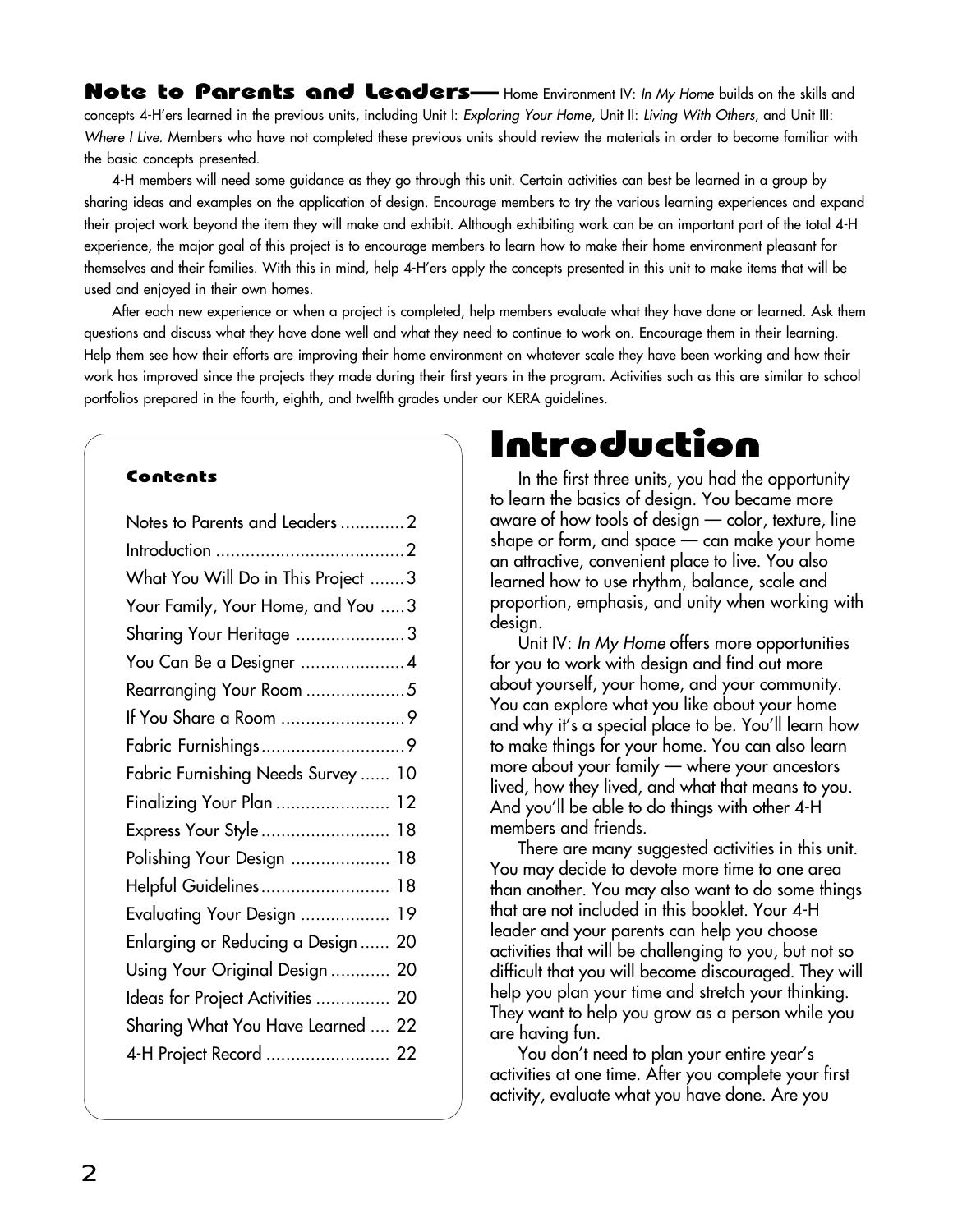satisfied with your work and the things you have made? Talk with your parents or leader. They may ask you questions about where you think you could have done better. Evaluating what you have done shows you how you are growing and gives you clues about what you want to learn and do next. Repeat this process of planning and choosing things to do, implementing your plans, and then evaluating your results throughout the year. Share what you learn with your family and friends. Have fun learning more about yourself and your home environment!

### What You Will Do in This Project

■ Arrange furnishings in your home using principles of design.

■ Create an original design or adapt a design for a home accessory.

■ Make an attractive home furnishing item from fabric.

■ Explore some aspect of the life of your ancestors.

■ Learn to make wise home furnishing purchase decisions.

■ Evaluate what you have made and learned.

■ Plan and give a demonstration on something you have learned this year.

■ . . . and many other things.

# Your Family, Your Home, and You

Your home is a special place. There are many different parts that make up your home environment. The place where you live — house, apartment, room — is one part of your home environment. Another part is what you do with this space — the kind and amount of furnishings and how they are used and arranged. What you do with your space personalizes your home. Another very important part of your home environment includes the other people in your life — family members, relatives, friends, and ancestors. They all have a part in making your house a home.

Look around your home. Why does it feel special to you? What room do you like the best? Why? What furnishing item or items mean the most to you? Why? Talk with other family members and ask them these same questions. How do their answers differ from yours? Do their answers make you see some things in a different way than before?

Think about how your home and family members differ from those of your friends. Each family is different, and their homes reflect these differences. This may be seen in the selections of colors and furniture styles, the way furnishings are arranged and how space is used, the activities and interests of the various family members, and heritage items that have been in the family for many years.

# Sharing Your Heritage

Get to know the other members of your family better. Learn more about your ancestors. Learning about your family helps you understand why you think and act as you do. Here are some ideas for exploring your family heritage.

■ Investigate your family's history. Make a scrapbook that includes family pictures and information about the family members in the pictures. Find answers to such questions as:

- Where did your ancestors live?
- Do you have a special family name that has
- been passed on through several generations?
- Are there special stories or anecdotes about

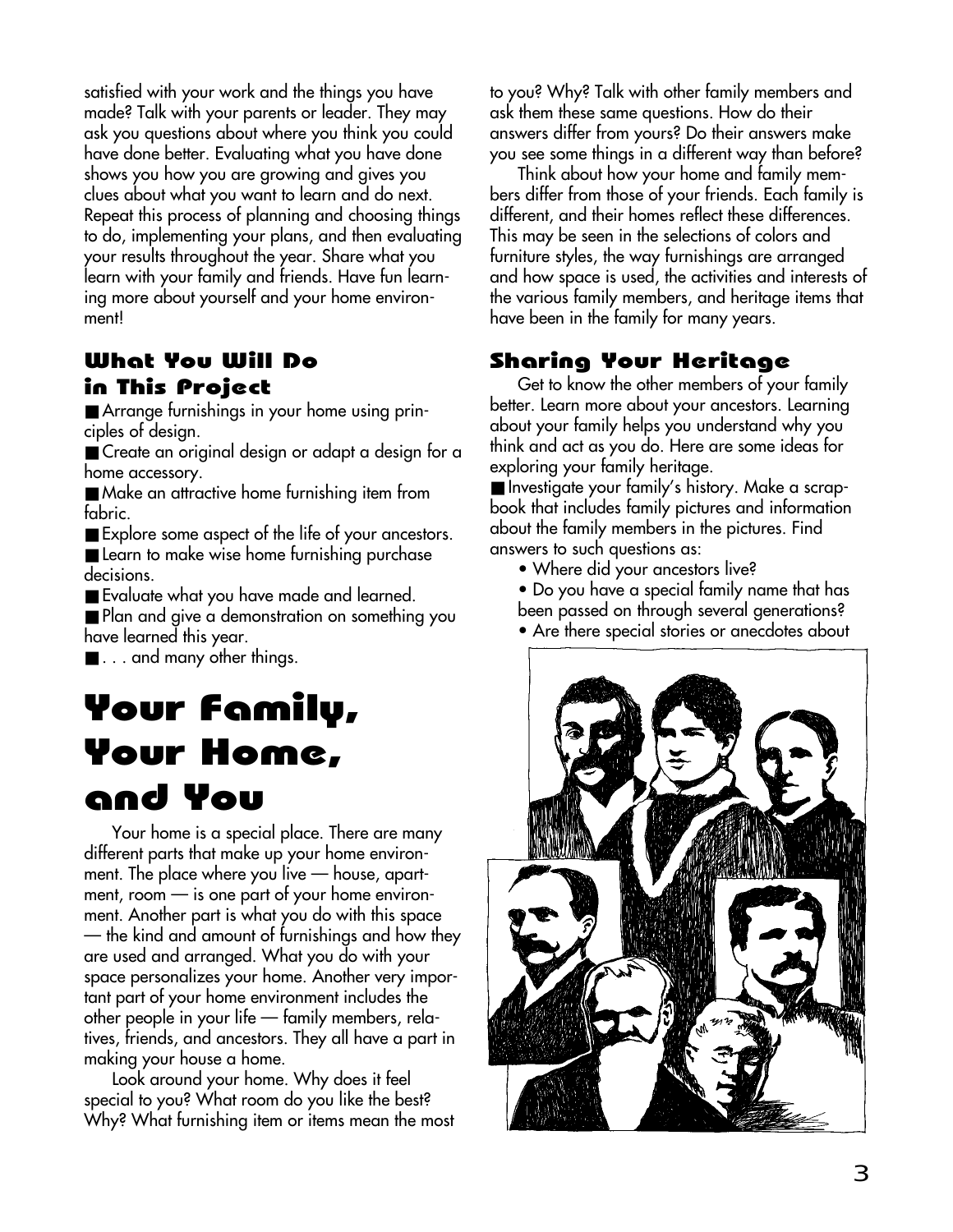some of these people? ■ What is there about your home that tells other people about your background and heritage?

■ Talk with your grandparents or older family members about their childhood. Ask about their early homes and furnishings. Find out all you can about the way they lived. Find answers to such questions as:



• Where were their homes?

• What affected the way they lived?

• What are some of their favorite memories about their home or the furnishings in it?

• How is your home environment different from theirs?

■ Identify an object (furniture, glassware, accessory, kitchen or farm tool) that was used in homes many years ago. Learn how it was used then. How might it be used today? Where is the object now? ■ Learn how to do something from your grandparents or an older adult. Examples include quilting, embroidery, tatting, wood carving, rosemaling, (painting or carving colorful decorations on walls, furniture, or wooden dinnerware), flower arranging, and stamp or coin collecting. While you are with them, ask them questions about their school or a favorite interest they have.

■ Make, repair, or restore something for your home that shows your heritage. Examples include refinish-

ing a wooden bowl or quilting hoops from your grandparents, matting and framing a block of quilted fabric, cleaning a metal tool for your home, or

restoring a family heirloom such as a trunk or rocker. Check with your leader or county Extension agent for information on making, repairing, and restoring antiques and heritage items. If there is more than one way to finish an item, consider where it will be used in your home. Think through the alternatives and select the best method for your particular item.

# You Can Be a Designer

We are all designers. When we put food on plates, select clothes, rearrange furniture, or style our hair, we're designing. Design plays a big part in our everyday lives, yet many of us lack confidence in our talents as designers.

When shopping, we may ask the salesclerk if "this" paint color goes with "that" wallpaper, or we may copy a needlepoint pattern in a magazine because we think we could never design our own. Some people even hire an interior design expert to redecorate a room.

Getting help from the experts is fun, but you can be a designer, too! You can create your own designs for home furnishing items, such as wall hangings, rugs, pillows, and many others. You can also apply what you know about design in creating

room arrangements and wall groupings or even in selecting fabrics for different furnishings.

First you need to review the basic principles of design from Units I, II, and III and then make a serious commitment to apply these basic tools of design to your learning activities and projects. Keep learning all you can about how to work with design, and keep practicing.

4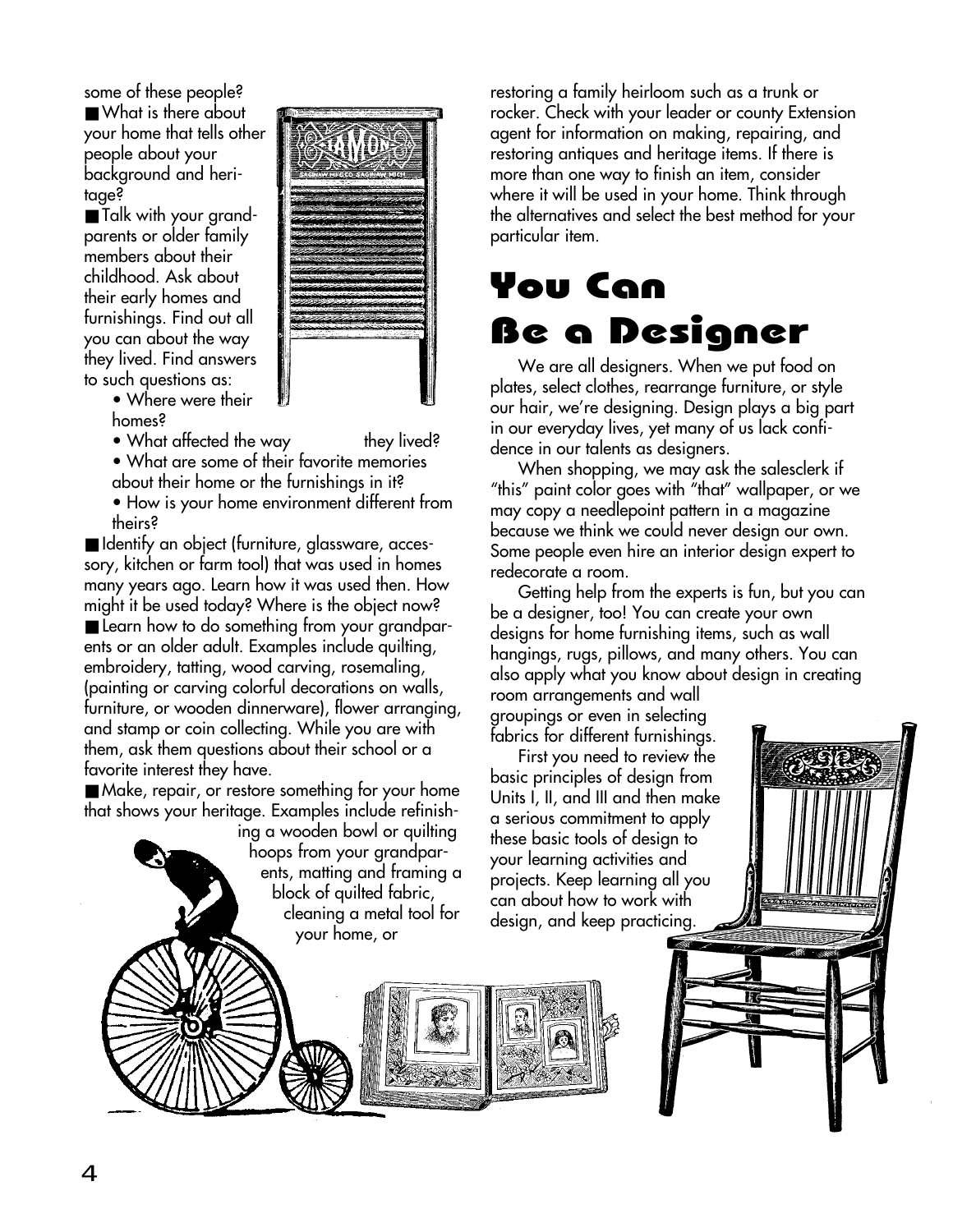### Rearranging Your Room

You may want to apply what you have learned about elements and principles of design by rearranging the furniture in your room. The furnishings serve a very special purpose. They help you store the things you like and provide you with a comfortable place to do activities that interest you. You may also wish to create a different look when you add a new item to your room. Use what you have learned about design to arrange your furnishings in the most comfortable and convenient way.

It's a good idea to plan on paper where the furniture will go before you actually move it. This is similar to making a map to show a friend how to get from your school to your home, except that on this map you draw the outline of your room, including the doors and windows. Here's how you do it:

#### Items you will need:

| Yardstick or tape measure        |  |
|----------------------------------|--|
| <b>Pencil</b>                    |  |
| $\blacksquare$ 1/4 " graph paper |  |

**1.** Measure the room. Have a parent, friend, or older brother or sister help you **measure the length of each wall in your room.**

Write the measurements in feet and inches below.

**Wall Length in Feet & inches** ■ **North** Wall \_\_\_\_\_\_\_\_\_\_\_\_\_\_\_\_\_\_\_\_\_\_\_\_\_\_\_\_\_\_\_\_\_\_\_\_\_\_\_\_\_\_\_\_\_\_\_\_\_\_\_\_\_\_\_\_\_\_\_\_\_\_\_\_\_\_\_  $\blacksquare$  **East** Wall \_\_\_\_\_\_\_\_\_\_\_\_\_\_\_\_\_\_\_\_\_\_\_\_\_\_\_\_\_\_\_\_\_\_\_\_\_\_\_\_\_\_\_\_\_\_\_\_\_\_\_\_\_\_\_\_\_\_\_\_ ■ **South** Wall \_\_\_\_\_\_\_\_\_\_\_\_\_\_\_\_\_\_\_\_\_\_\_\_\_\_\_\_\_\_\_\_

\_\_\_\_\_\_\_\_\_\_\_\_\_\_\_\_\_\_\_\_\_\_\_\_\_\_\_\_\_\_\_\_\_\_\_\_\_\_\_\_\_\_\_\_\_\_\_\_\_\_\_\_\_\_\_\_\_\_\_\_\_\_\_\_\_\_\_\_\_\_\_

\_\_\_\_\_\_\_\_\_\_\_\_\_\_\_\_\_\_\_\_\_\_\_\_\_\_\_\_\_\_\_\_\_\_\_\_\_\_\_\_\_\_\_\_\_\_\_\_\_\_\_\_\_\_\_\_\_\_\_\_\_\_\_\_\_\_\_\_\_\_\_\_\_\_\_\_\_\_

**\_\_\_\_\_\_\_\_\_\_\_\_\_\_\_\_\_\_\_\_\_\_\_\_\_\_\_\_\_\_\_\_\_\_\_\_\_\_\_\_\_\_\_\_\_\_\_\_\_\_\_\_\_\_\_\_\_\_\_\_\_\_\_\_**

■ **West** Wall \_\_\_\_\_\_\_\_\_\_\_\_\_\_\_\_\_\_\_\_\_\_\_\_\_\_\_\_\_\_\_\_

**2.** Next, **measure the width of each window and door.** Include the distance to the nearest corner. The woodwork on the window should be included in the window width measurement. Record the information for all the windows in your room on the chart below.

#### **Window**

| Location<br>(North, South,<br>East or West Wall) | Width | Distance from<br>corner | Corner<br>Location |
|--------------------------------------------------|-------|-------------------------|--------------------|
|                                                  |       |                         |                    |
|                                                  |       |                         |                    |
|                                                  |       |                         |                    |

Now record the same kind of information for **all the doors in your room.**

| <b>Door</b><br>(Wall Location) | Width | Distance from<br>Corner | Corner<br>Location |
|--------------------------------|-------|-------------------------|--------------------|
|                                |       |                         |                    |
|                                |       |                         |                    |
|                                |       |                         |                    |
|                                |       |                         |                    |

**3.** Measure any other details in the structure of your room, such as **built-in bookshelves**, **closets**, or **dormers**. Record the information on the chart below. (Depth is the measurement from the front to the back.)

### **Structural**

 $\mathcal{L}$ 

**Detail**

| <b>Detail</b>                             |       |       |                              |                    |
|-------------------------------------------|-------|-------|------------------------------|--------------------|
| <b>Item</b><br>(Closet, dormer etc.) Wall | Width | Depth | <b>Distance</b><br>to Corner | Corner<br>Location |
|                                           |       |       |                              |                    |
|                                           |       |       |                              |                    |
|                                           |       |       |                              |                    |
|                                           |       |       |                              |                    |
|                                           |       |       |                              |                    |
|                                           |       |       |                              |                    |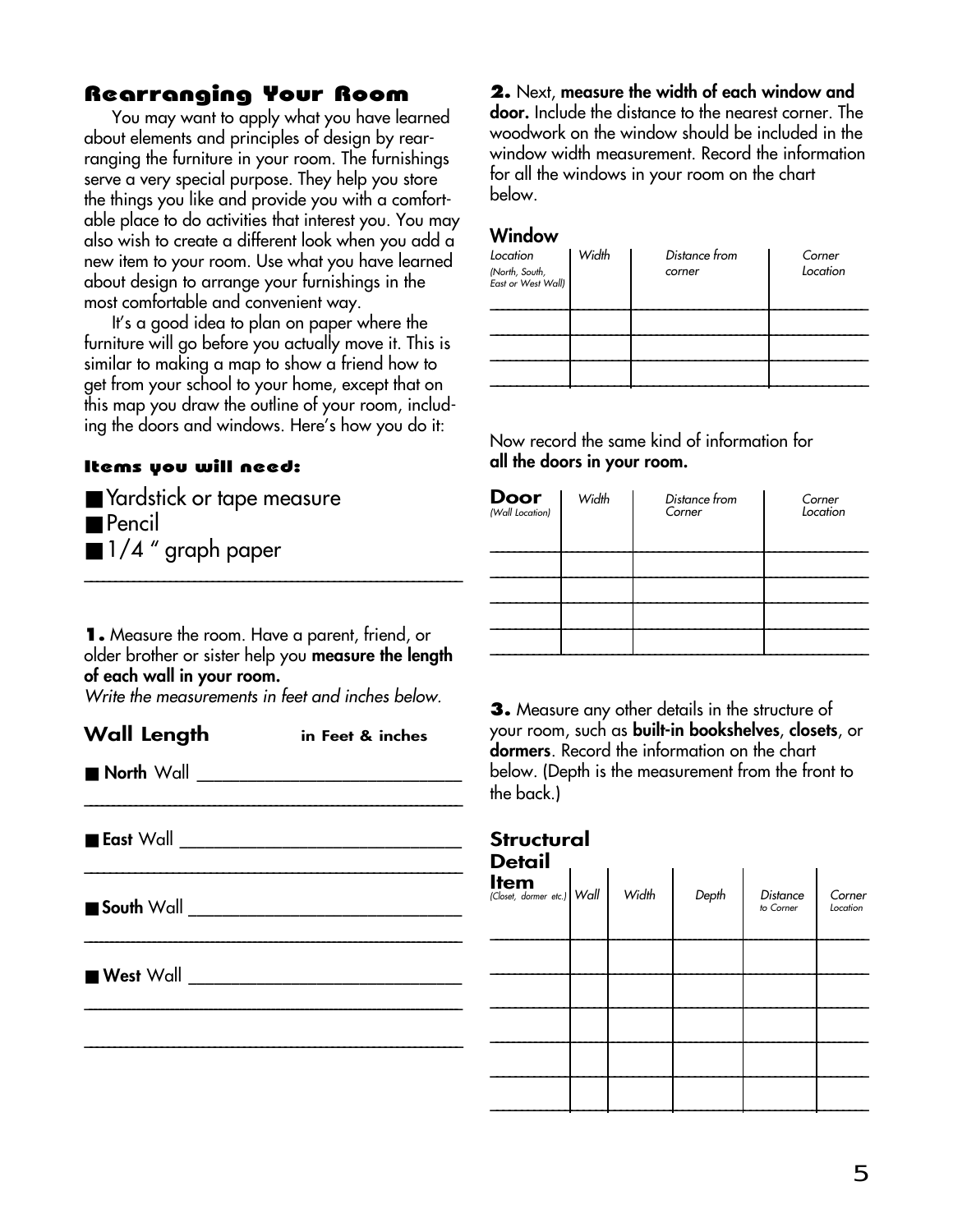**4.** Now that you have everything in the structure of your room measured, you can draw your map or floor plan. Designers use graph paper, allowing one square to represent one foot. This makes it easier to locate windows, doors, and closets exactly where they actually are.

The example shown here shows a room plan on paper. The north and south walls are 10 feet 6 inches long. The east and west walls are 10 feet long. The doors, windows, closet, and dormer are drawn to indicate their actual length.

The doors and windows on this room plan are drawn the same way an architect or interior designer would draw them. Some of the other symbols they often use are shown below.

Use the measurements of your room (recorded on the charts) to map out your room plan on the graph paper on the next page. Remember that one foot of space in your room equals one square on the graph paper.





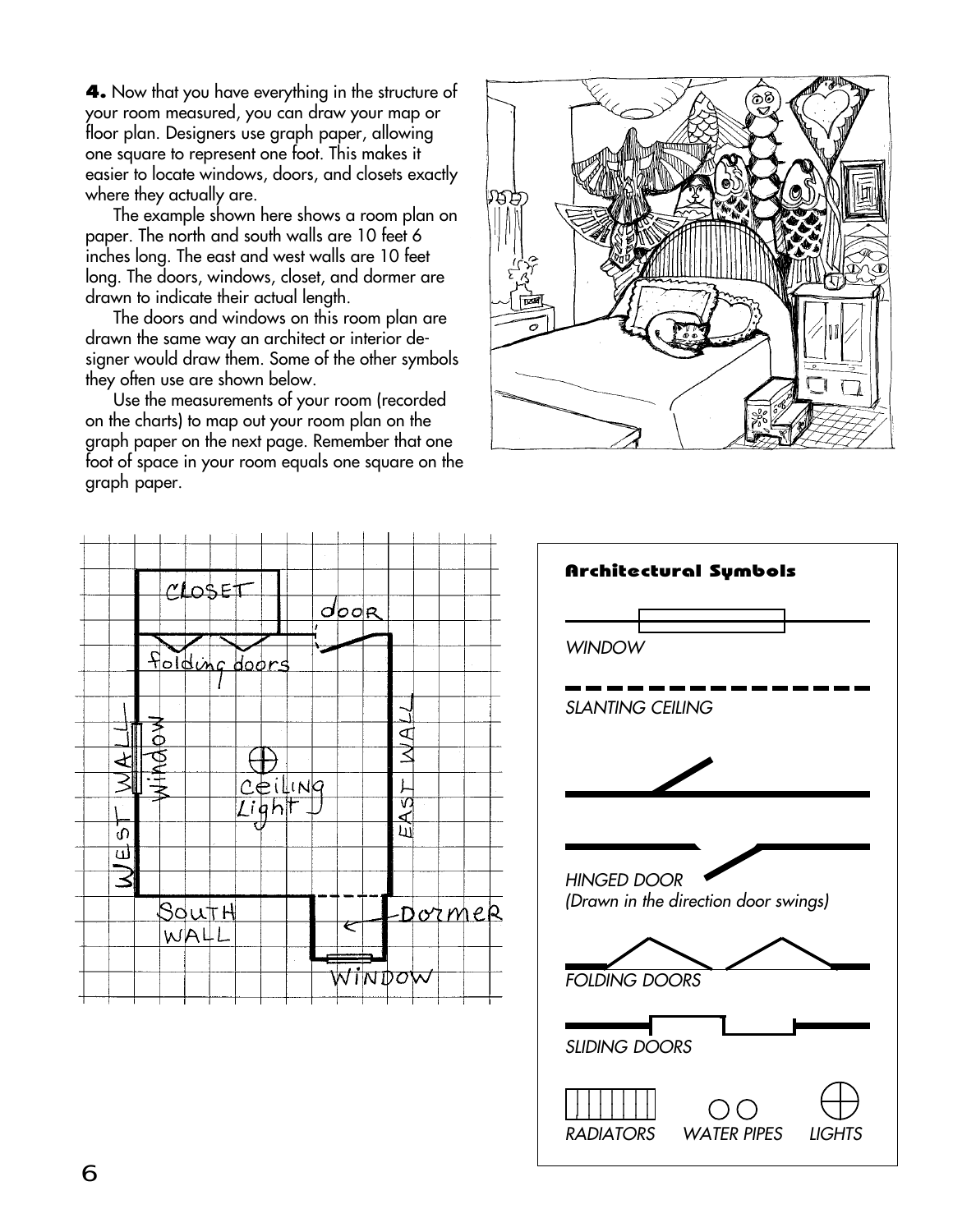

**5.** From the drawings above circle the furniture pieces that are most like yours. Then trace those furniture pieces on typing paper and cut them out. If you have a piece that is not shown here, measure it and make your own drawing on the graph paper.

**6.** Now that you have your room plan drawn to scale (1 ft.  $= 1$  sq.), you can more easily plan your furniture arrangement. You may find that you already have the most comfortable arrangement. Or, you may be able to make some improvements. It's much easier to make several plans on paper than to move all the furniture many times!

**7.** Experiment with different furniture arrangements using your floor plan and furniture cut-outs. To do this, lay the furniture pieces on the room plan and arrange them in groups according to the way they will be used. Consider your activities in the room: studying, eating, sleeping, or listening to music.

Review the elements and principles of design as you work with your arrangement. Think about a

point of emphasis in the room?

Balance is an important consideration. You will be more successful if you place the largest pieces of furniture first and then place the smaller pieces. Don't place the large pieces all on one side of the room. They will also look better if placed parallel or at right angles to the wall. Furniture that is angled across corners wastes space.

Avoid putting too much furniture in a room. You do not want a cluttered look.

Allow adequate space for movement within the room. Pathways from one door to another are traffic patterns and should be kept free of furniture. Remember that heat and ventilation sources must not be covered by furniture.

Keep in mind how you will take care of the room; for example, vacuuming, dusting, or making the bed. Can you move around easily without bumping into furniture? If you have trouble "seeing" this on paper, actually measure out the space on the floor. Mark the measurements with yarn or string if that will help. Then try moving as you normally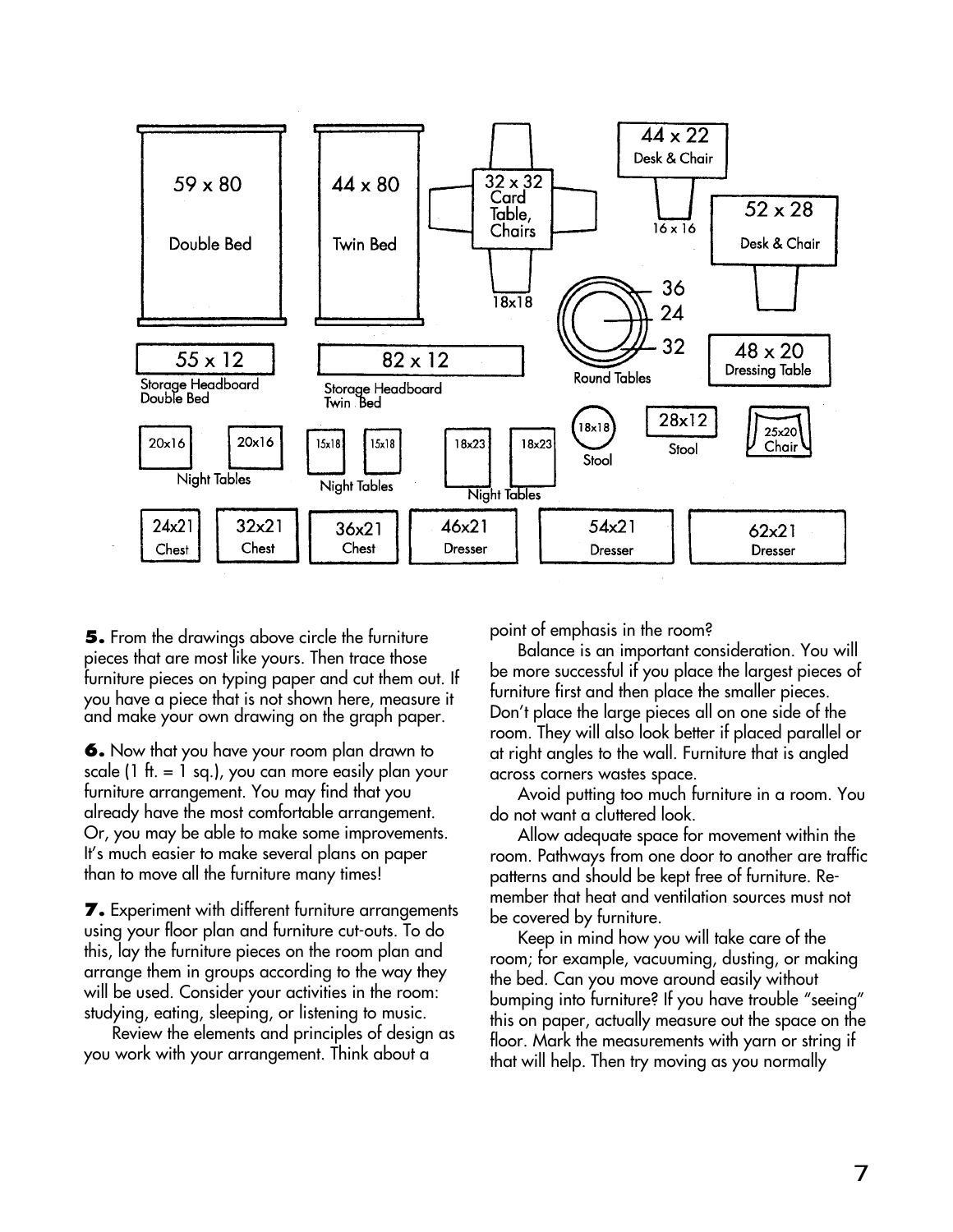

1 square = 1 foot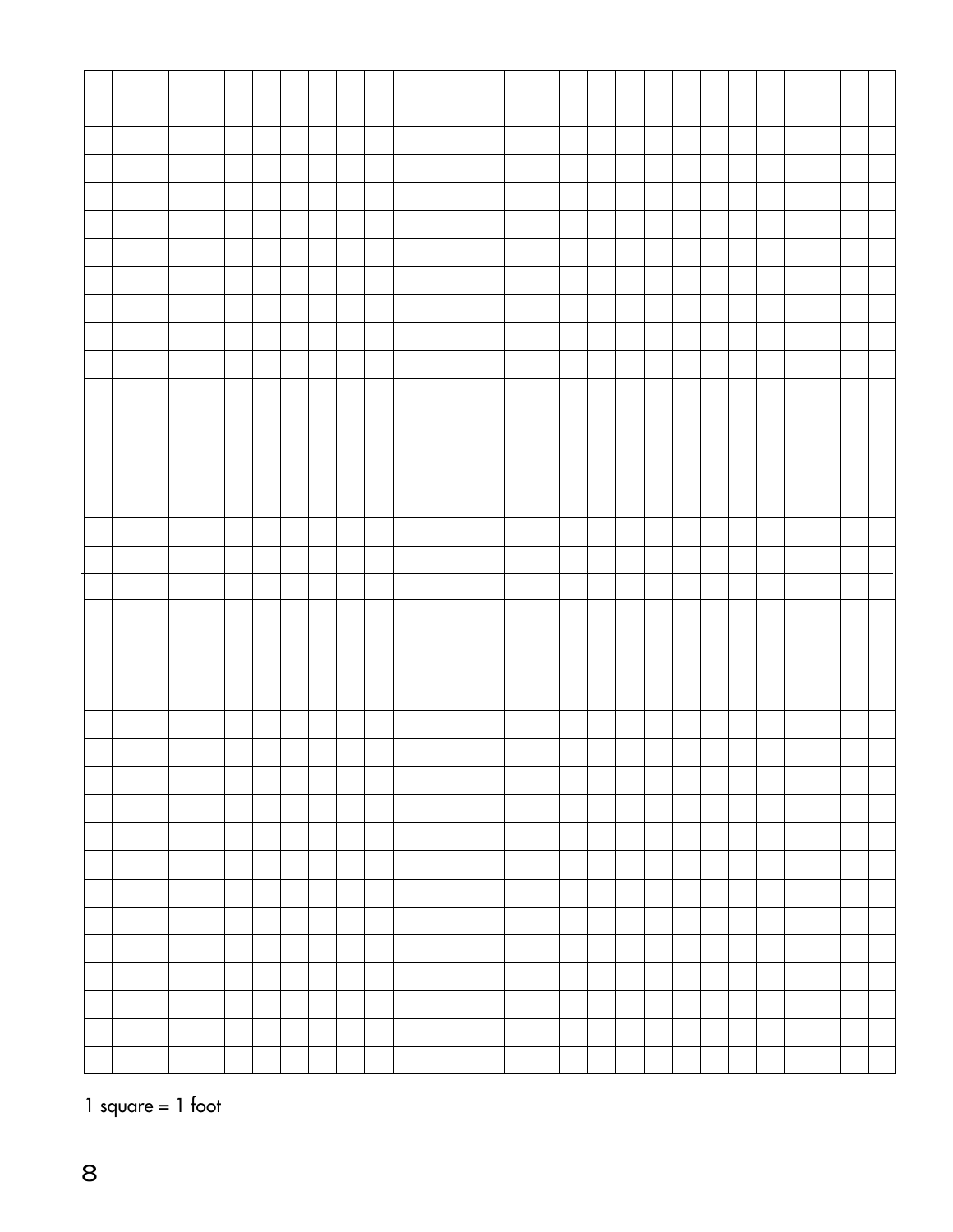would. After some practice, you will be able to "see" the amount of space needed without actually having to measure it out to test it.

Lighting should vary in each room according to the activities that will take place there. Reading, studying, or sewing requires more light than conversation and watching television. Plan lighting placement based on activities (or you may have to plan activities based on available light sources — such as a sewing machine near a window).

Try several arrangements. Which one do you like best? After you have an arrangement you like, roll a little piece of sticky tape and place it on the plan under each furniture cut-out to keep your arrangement in place. Then discuss ideas with your club leader or a parent.

With your parents' help, you might arrange the furniture in your room to fit your plan. If you think you like it, try the arrangement for a few weeks. Maybe you'll want to go back to your present room arrangement or start planning a different arrangement.

#### If You Share a Room

If you share a room with another family member, involve them in your room plan. How much space is needed for the activities of each person? Is there enough appropriate furniture for the activities that take place in the room? A chest and mirror may be shared. A desk, chair, and lamp can make a study area. Shelves might be needed for games and collections.

Try to arrange the furniture to give each person some private space. Single beds and dividers can help provide this privacy. One idea is to divide areas within your room by hanging a sheet, quilt, or fabric from the ceiling. Furniture can then be placed along this temporary wall to help make the divider blend in to the arrangement.

# Fabric Furnishings

Design elements and principles can also be applied when you purchase or make an item from fabric for your home. Fabric furnishings have many uses. Some fabric furnishings, such as draperies and bedspreads, are major features of a room. Others are smaller and more easily changed. All of them

help to create a certain mood, add large areas or small sparks of color, and communicate the personalities of family members. And they're fun to plan and make!

Fabrics play a very important role in rooms. Just like accessories, they can be decorative, useful, or both. Carefully choose fabrics to go with furniture styles and the size, shape, and use of the room. Fabrics can help unify the color scheme of a room, too.

You have probably noticed several types of fabrics used in home furnishings — quilted, lightweight, slippery, heavy, smooth, and others. A variety of textures makes a room more interesting. If you are making a fabric furnishing item for your room, consider sturdy fabrics as well as those whose colors will not soil too easily.

There are many sources of ideas for fabric furnishing projects. Sewing books and magazines from libraries, newsstands, and your county Extension office will have many ideas. Your parent or leader can help you plan your project to fit some of your family's needs. It's fun to involve others in your plans and to share ideas.

**Look at the fabric furnishings in your room. Label each balloon in the drawing below with a fabric furnishing you have, such as the bedspread or curtains. Then underline each item that is useful, rather than just decorative.**

 $1233458789$ 123456789012345678901234567890121

123456789012345678901234567890121

1 11 12 13 14 15 16 17 18 1 11 a 12 d 11 12 13 14 15 16 17 18 11 a 12 de maio de 1914 de maio de 1914 de maio de 1914 de maio de 1914 de maio de 1914 de maio de 1914 de mai 11 a 12 de maio de 1914 de maio de 1914 de maio de 1914 de maio de 1914 de maio de 1914 de maio de 1914 de mai 11 a 12 de maio de 1914 de maio de 1914 de maio de 1914 de maio de 1914 de maio de 1914 de maio de 1914 de mai 11 a 12 de maio de 1914 de maio de 1914 de maio de 1914 de maio de 1914 de maio de 1914 de maio de 1914 de mai 11 a 12 de maio de 1914 de maio de 1914 de maio de 1914 de maio de 1914 de maio de 1914 de maio de 1914 de mai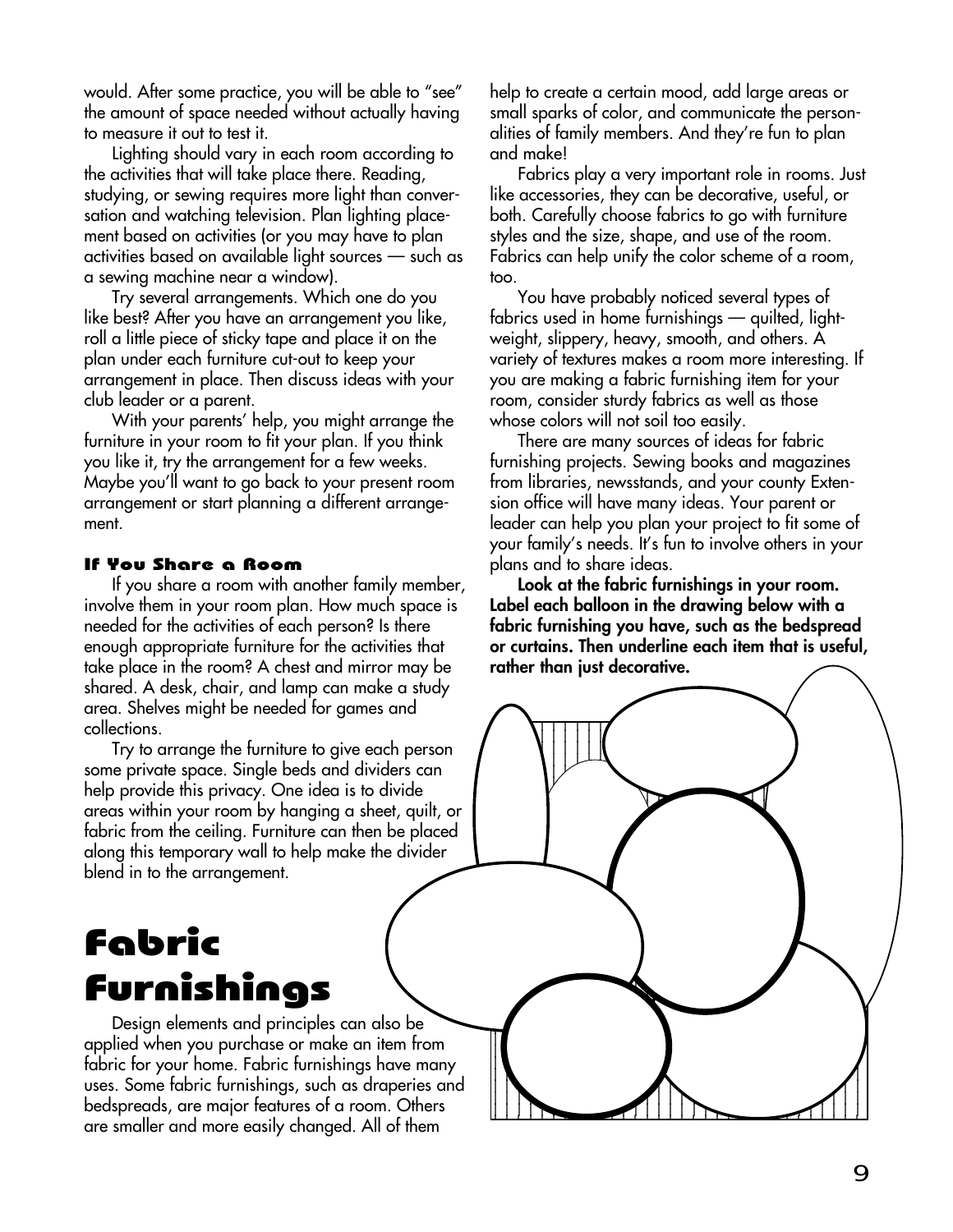### Fabric Furnishings Needs Survey

Now make a survey of fabric furnishings you or your family needs or wants that you could make to brighten your home. List possibilities for each room in the home diagram on page 11.

After completing your fabric furnishings needs survey, discuss your ideas with a parent or leader. Agree on one or two fabric furnishings you might make for which you have the supplies, skills, and money. The following questions will help you think through the process of deciding what could be done.

1. Which fabric furnishing project is really needed most in our home?

2. What would I enjoy making the most?

3. What skills and abilities do I need to select materials and make each of these items?

4. How do my skills and abilities match with those needed?

5. What would I learn by doing each project?

6. How does the time, money, and equipment we have match with those needed for each project idea?

Answers to these questions should help you decide on one or two items to make. Now you need to decide where the items would be most useful. For instance, a pillow could be used in several different rooms. Since this decision affects the choice of fabric and color, think through the following questions before shopping.

- 1. Where would this fabric item be most useful?
- 2. Where would it be most attractive?

3. What would other members of my family think about this new fabric furnishing?

4. In what room(s) would it provide the best use of my time and money?

#### **\_\_\_\_\_\_\_\_\_\_\_\_\_\_\_\_\_\_\_\_\_\_\_\_\_\_\_\_\_\_\_\_\_\_\_\_\_\_\_\_\_\_\_\_\_\_\_\_\_\_\_\_\_\_\_\_\_\_\_\_\_\_\_\_\_\_\_ Can you identify these cotton or cotton blend fabrics** often used in home furnishings by providing the missing letters?

| Cor_uroy                |
|-------------------------|
| Ter_y Cloth             |
| $D e$ i $_{-}$          |
| $Sp_{r}$ rt $C_{r}$ oth |
| Ch ntz                  |

Answers on page 22.

\_\_\_\_\_\_\_\_\_\_\_\_\_\_\_\_\_\_\_\_\_\_\_\_\_\_\_\_\_\_\_\_\_\_\_\_\_\_\_\_\_\_\_\_\_\_\_\_\_\_\_\_\_\_\_\_\_\_\_\_\_\_\_\_\_\_\_\_ Fabrics come in many different patterns or designs. **Unscramble the following letters** to find some examples.

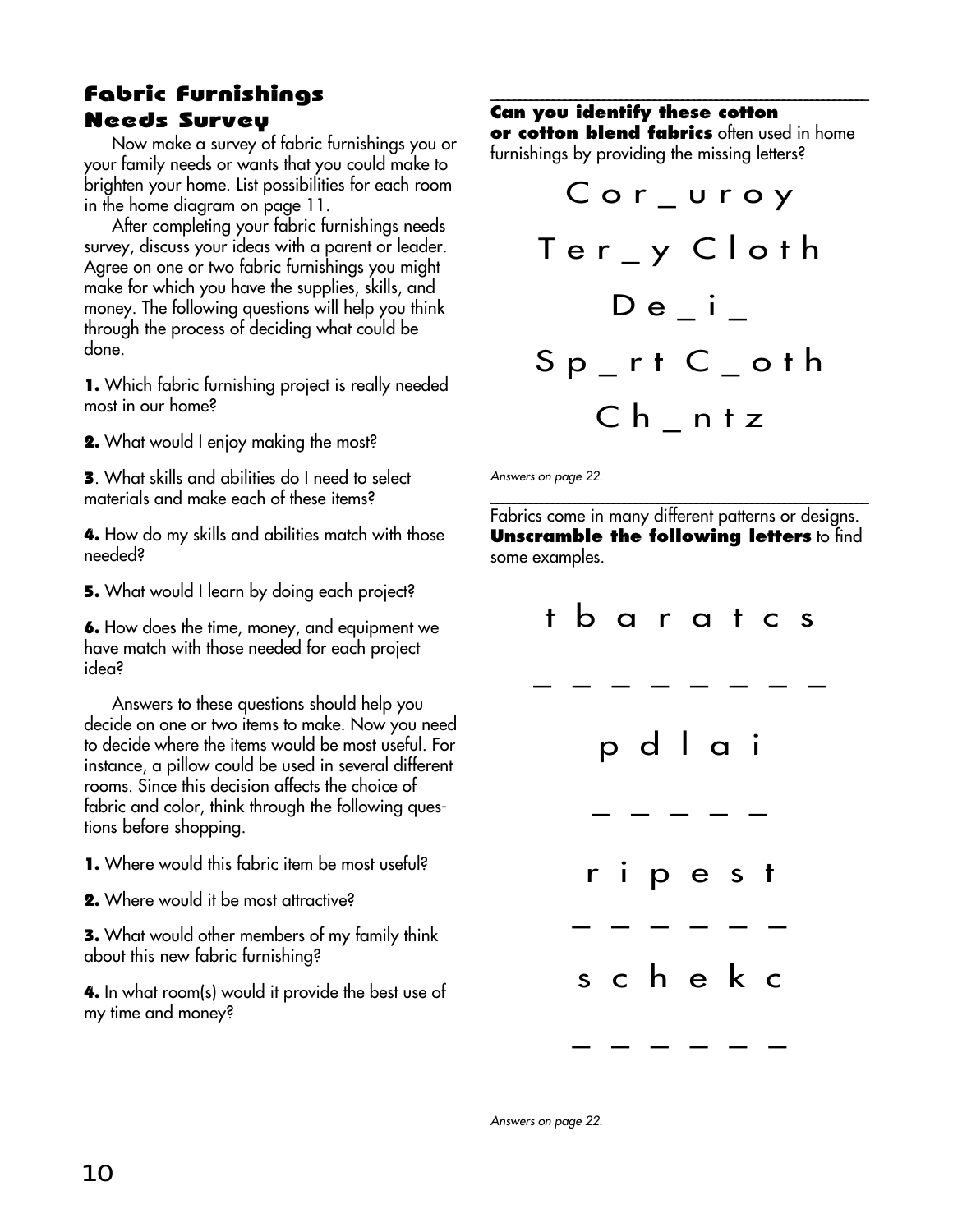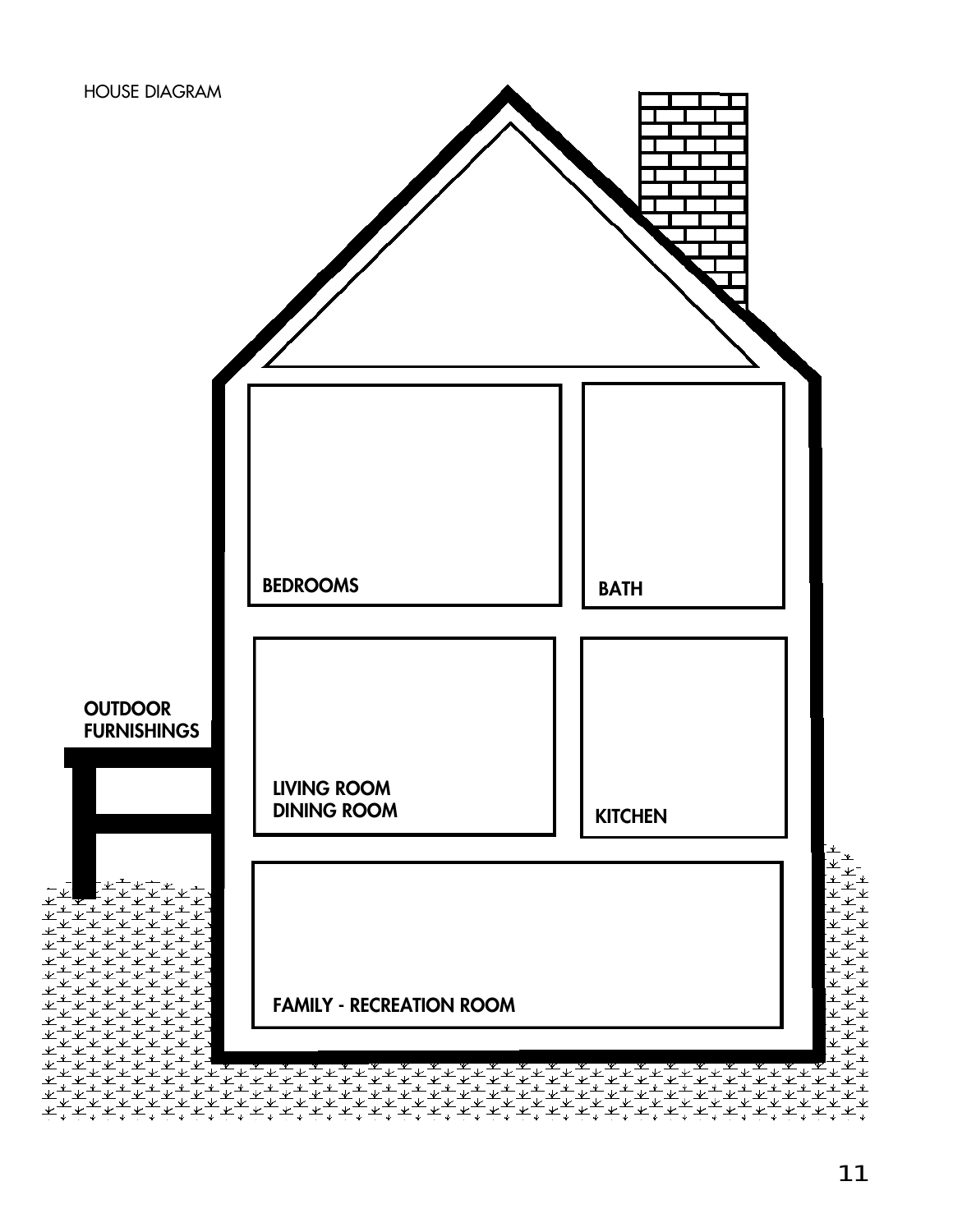

5. How does the cost of the item and the time to make it compare with the cost of purchasing a similar item?

Similar questions should be considered when shopping for non-fabric furnishings, such as lamps, clocks, or a chair.

# Finalizing Your Plan

Now you're ready to think about the design details for your project. Think of both the item you will make and the room where it will be placed. What is the room like in size, pattern, and color? Are textures mainly fine, medium, or coarse? Is the mood formal or informal? Look for fabric colors and patterns that will harmonize with the other things in the room. Before making the final decision on fabric, also ask yourself whether the fabric will fit the intended purpose and what care the item will require.

# Test Your Fabric-ology!

As you shop, you will notice various terms on labels and used by sales people. Test your knowledge by matching the terms below with the correct definitions.

| Terms                | <b>Definitions</b>                                         |
|----------------------|------------------------------------------------------------|
| <b>A.</b> Upholstery | 1. Diagonal with the<br>grain or straight of the<br>fabric |
| <b>B.</b> Preshrunk  | 2. Finished edge of a<br>woven fabric                      |
| C. Sheeting          | <b>3</b> . Extra wide fabric<br>purchased by the yard      |
| <b>D.</b> Selvage    | 4. Heavier fabric for<br>furniture                         |
| E. Bias              | 5. Fabric washed before<br>cutting and construction        |
| <b>F.</b> Yardage    | 6. Length of fabric needed                                 |
| <b>G.</b> Colorfast  | 7. Stable or permanently<br>set color                      |

Answers on page 22.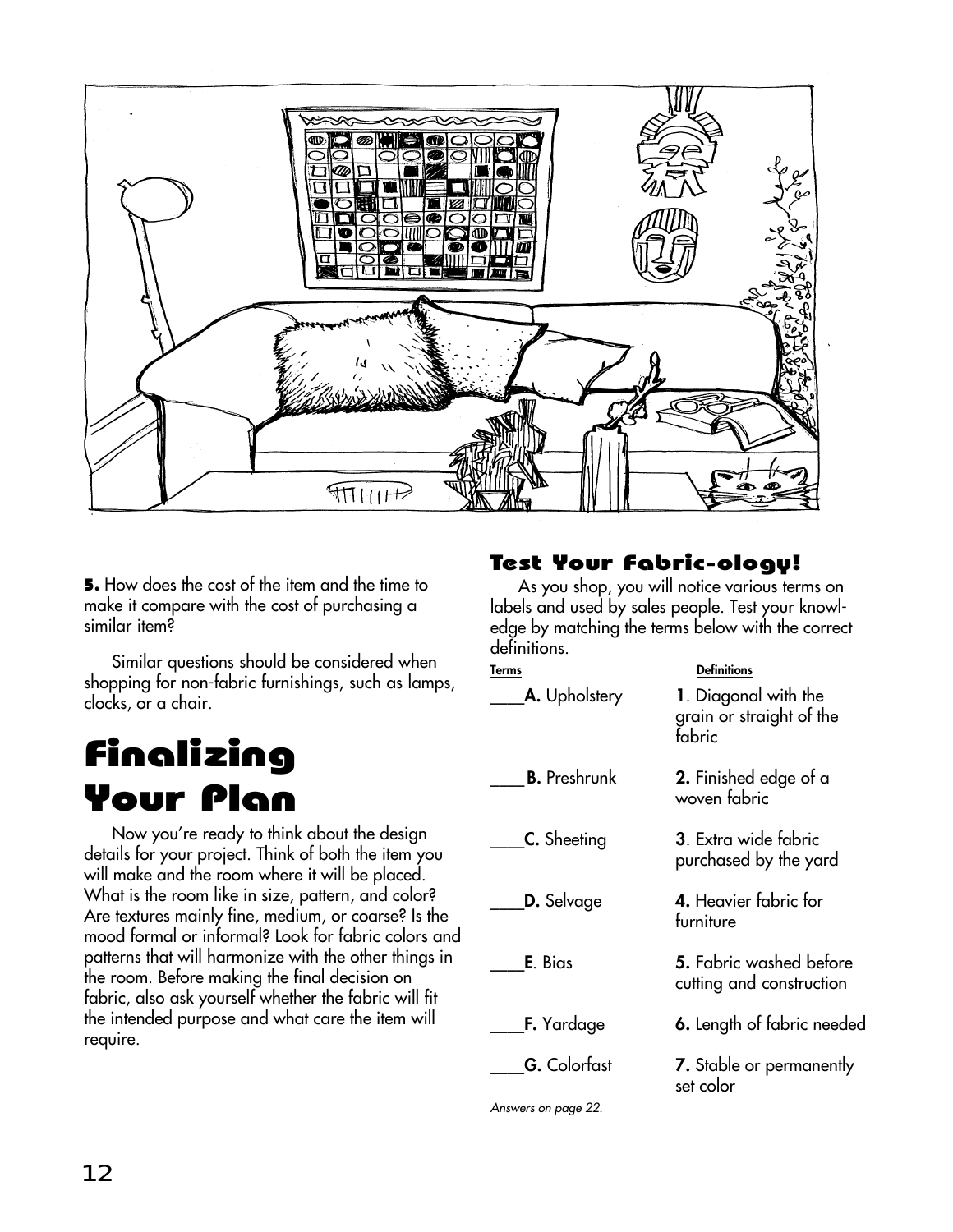# **The word search puzzle**

shown below includes different fabric furnishings and terms to help you think about various project possibilities. Try to find the hidden fabric furnishings in this grid and circle them as you find them. Here are the words to look for in the puzzle:

| bean bag chair |
|----------------|
| bedspread      |
| curtains       |
| lamp shade     |
| placemats      |
| wall hanging   |
| sleeping bag   |
| valance        |
|                |

bedspread canopy cording quilt curtains and some cushion and cushion divider the control of swag lamp shade napkins pillows pillows pad pad powerlet roller shade screen screen wall shower curtain table of the draperies table clusters are shams to bleck the shams to the shams to the shams to the shams to the shams to the shams to the shams to the shams to the shams to the shams to the shams to th sleeping bag tablecloth tablecloth table skirt tiebacks yardage

energy liners and the system of the garment bag shade shade

| F            | O            | M  | L | U            | G | Υ            | B            | Τ            | Q            | L            | R                        | G            | F            | Υ            | G             | К            | S            | Ć            | $\mathsf{R}$ | E            | E            | N |              | S            |
|--------------|--------------|----|---|--------------|---|--------------|--------------|--------------|--------------|--------------|--------------------------|--------------|--------------|--------------|---------------|--------------|--------------|--------------|--------------|--------------|--------------|---|--------------|--------------|
| S            | U            | S  | S | O            | F | Ζ            | $\mathsf{C}$ | <b>I</b>     | $\vee$       | Α            | E                        | A            | R            | Α            | A             | S            | L            | $\vee$       | O            | N            | $\mathsf{C}$ | Ω | M            | E            |
| R            | Τ            | V  | M | Τ            | E | U            | O            | Ε            | O            | M            | S                        | R            | Τ            | R            | R             | $\mathbf{I}$ | E            | S            | O            | Ω            | E            | Τ | P            | S            |
| S            | N            | I  | К | P            | A | N            | R            | B            | E            | $\mathsf{P}$ | S                        | M            | К            | D            | S             | A            | E            | J            | $\mathsf{P}$ | S            | E            | Ω | P            | N            |
| О            | M            | C  | E | A            | R | S            | Υ            | Α            | $\mathbf{I}$ | S            | D                        | E            | N            | Α            | $\bigcirc$    | T            | P            | $\mathsf{I}$ | L            | L            | O            | W | S            | R            |
| H            | W            | O  | E | D            | P | $\mathsf{C}$ | К            | C            | $\bigcirc$   | H            | D                        | N            | A            | G            | Υ             | F            | $\mathbf{I}$ | E            | Μ            | M            | R            | Β | A            | W            |
| J            | U            | S  | К | Z            | M | A            | M            | К            | $\mathsf{R}$ | A            | S                        | $\mathsf{T}$ | $\mathsf{T}$ | E            | U             | $\mathsf{R}$ | N            | A            | D            | A            | L            | E | L            | $\mathsf{I}$ |
| С            | U            | S  | Н | <sup>1</sup> | O | N            | Τ            | S            | E            | D            | D                        | B            | A            | F            | R             | $\mathbf{I}$ | G            | Τ            | E            | S            | E            | M | Α            | Η            |
| U            | V            | Н  | R | W            | R | O            | $\cup$       | W            | V            | E            | $\vee$                   | Α            | B            | E            | Α             | N            | B            | Α            | G            | C            | H            | A | $\mathbf{I}$ | R            |
| R            | R            | A  | Y | $\mathsf{C}$ | P | P            | $\mathsf{R}$ | P            | $\mathsf{R}$ | J            | К                        | G            | L            | T            | $\bigcirc$    | S            | A            | U            | E            | B            | R            | N | $\mathsf{I}$ | G            |
| $\mathsf{T}$ | Α            | D  | Α | H            | N | Υ            | V            | D            | $\mathbf{I}$ | $\vee$       | $\mathsf{I}$             | D            | E            | $\mathsf{R}$ | F             | S            | G            | $\mathsf{I}$ | N            | M            | P            | O | A            | $\mathsf{C}$ |
| Α            | F            | Ε  | N | E            | R | G            | Υ            | $\mathbf{L}$ | $\mathbf{I}$ | N            | Ε                        | R            | S            | Ζ            | $\mathcal{C}$ | O            | V            | Ε            | R            | L            | E            | Τ | Χ            | T            |
| T            | N            | C  | E | P            | O | U            | S            | W            | Α            | G            | Z                        | Χ            | К            | I            | J             | К            | L            | M            | N            | $\bigcirc$   | $\mathsf{P}$ | T | U            | V            |
| $\mathsf{N}$ | D            | C  | W | Q            | L | P            | Α            | L            | N            | J            | M                        | К            | T            | Τ            | P             | L            | Α            | C            | E            | M            | Α            | Τ | S            | F            |
| S            | $\mathbf{L}$ | W  | A | L            | L | H            | Α            | N            | G            | $\mathbf{I}$ | N                        | G            | R            | К            | R             | W            | X            | P            | O            | S            | К            |   | U            | B            |
| Μ            | Ć            | M  | A | E            | E | $\bigcirc$   | Χ            | U            | Y            | V            | Z                        | W            | T            | Q            | R             | U            | N            | N            | E            | R            | S            | Z | E            | P            |
| Q            | E            | T  | H | L            | R | J            | O            | К            | B            | Ε            | D                        | S            | P            | R            | E             | A            | D            | Z            | $\mathbf{I}$ | P            | Q            | U | S            | T            |
| O            | U            | E  | A | L            | S | Н            | O            | W            | E            | R            | $\mathsf{C}$             | U            | R            | Τ            | Α             | $\mathbf{I}$ | N            | R            | E            | W            | B            | L | Μ            | J            |
| U            | E            | J. | M | N            | H | H            | C            | K            | U            | D            | $\vee$                   | A            | $\bigcirc$   | E            | F             | B            | S            | $\vee$       | A            | L            | A            | N | $\mathsf{C}$ | E            |
| S            | P            | К  | L | A            | Α | M            | H            | Τ            | Α            | B            | L                        | E            | $\mathsf{C}$ | L            | O             | Τ            | Н            | V            | С            | P            | Α            | R | S            | Q            |
| J            | A            | I  | E | Τ            | D | R            | Α            | P            | E            | $\mathsf{R}$ | $\overline{\phantom{a}}$ | E            | S            | E            | P             | C            | O            | R            | D            | $\mathbf{I}$ | N            | G | V            | E            |
| E            | U            | D  | L | S            | E | F            | R            | Α            | B            | C            | S                        | Н            | Α            | Μ            | S             | E            | Q            | M            | Α            | S            | P            |   | T            | Ζ            |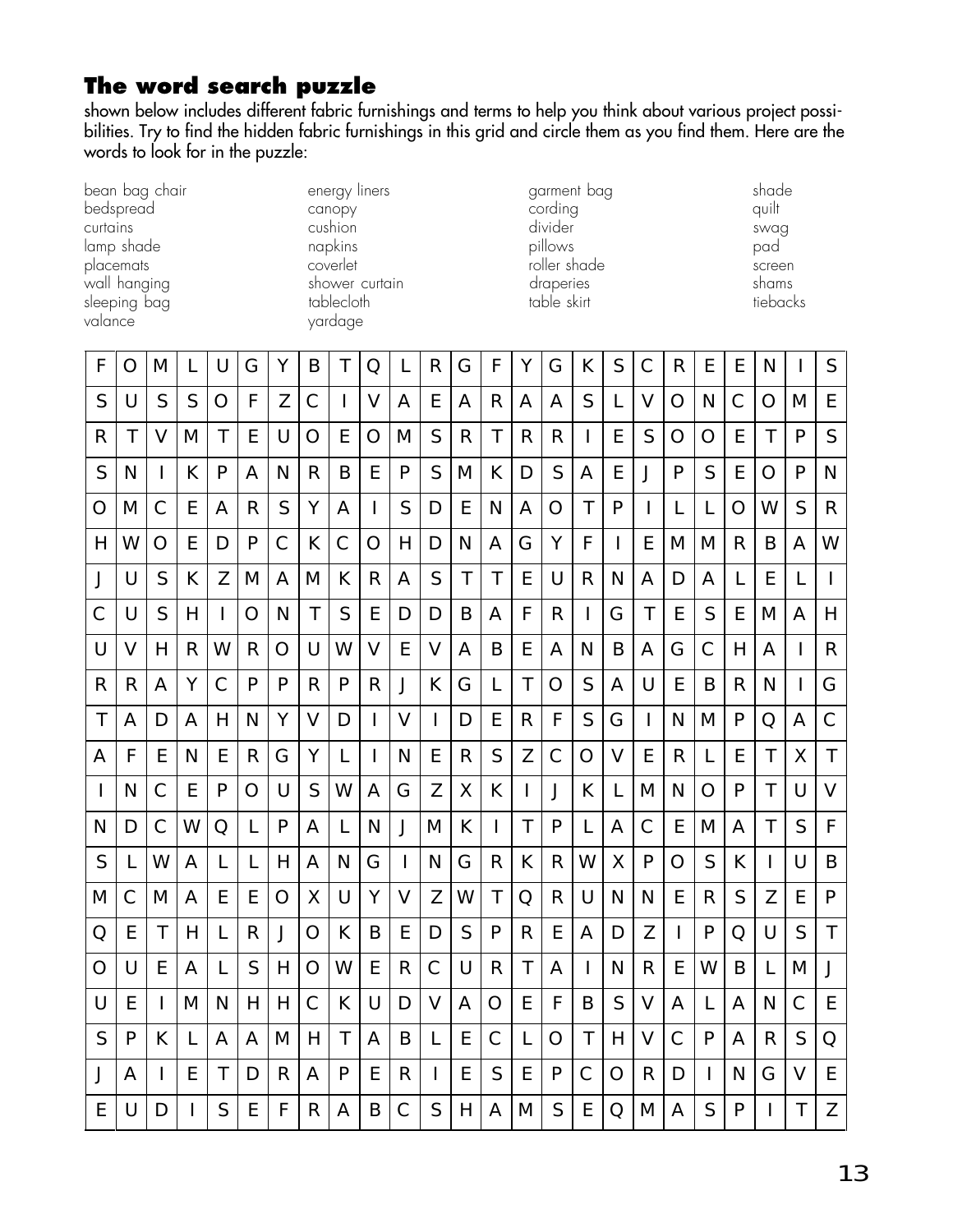# If You Buy

### Instead of Make ...

What are some of the furnishings you anticipate needing in your home? Some of these items you will make, recycle, finish, or refinish. Other items may have to be purchased. In deciding how much to spend on an item, consider its function, aesthetic qualities, and how often and for how long you will use it.

Some purchased furnishings will be major cost items, but won't need to be replaced for years. What are some items you may need to purchase? How much do these items currently cost? How would you plan the cost into your budget?

## Shop . . . and then Shop Some More

After you know what you need— but before you start shopping— collect and study information about the item. Stores and catalogs are so full of merchandise that it is almost impossible to make a wise choice without researching the choices of color, style, cost, care recommendations, warranty, and other facts about the item. Hang tags and labels are attached to most merchandise and will give you basic information about the product. You may also



want to check consumer buying guides or reports, commercial educational materials, advertisements, and publications from your county Extension office. Friends and relatives also may have had experiences with various products and will tell you what they liked or disliked about them. Don't forget to ask specific questions of sales people.

Shop several places to find the item that best satisfies your needs and your budget. Compare the quality and price of each product before you make your final choice. Comparison shopping will help you make the best buy.

If you are interested in buying a home furnishings item, it may be a good idea to wait until the item is on sale. This is especially true if you are buying furniture, bed and bath linens, or accessories. However, never buy a major item on impulse, even if it is on sale.

**Here is a list of steps you should follow when shopping for a home furnishings item to be sure you make a good purchasing decision:**

\_\_\_\_\_\_\_\_\_\_\_\_\_\_\_\_\_\_\_\_\_\_\_\_\_\_\_\_\_\_\_\_\_\_\_\_\_\_\_\_\_\_\_\_\_\_\_\_\_\_\_\_\_\_\_\_\_\_\_\_\_\_\_\_\_\_ \_\_\_\_\_\_\_\_\_\_\_\_\_\_\_\_\_\_\_\_\_\_\_\_\_\_\_\_\_\_\_\_\_\_\_\_\_\_\_\_\_\_\_\_\_\_\_\_\_\_\_\_\_\_\_\_\_\_\_ \_\_\_\_\_\_\_\_\_\_\_\_\_\_\_\_\_\_\_\_\_\_\_\_\_\_\_\_\_\_\_\_\_\_\_\_\_\_\_\_\_\_\_\_\_\_\_\_\_\_\_\_\_\_\_\_\_\_\_\_\_\_\_\_\_\_\_ \_\_\_\_\_\_\_\_\_\_\_\_\_\_\_\_\_\_\_\_\_\_\_\_\_\_\_\_\_\_\_\_\_\_\_\_\_\_\_\_\_\_\_\_\_\_\_\_\_\_\_\_\_\_\_\_\_\_\_\_ \_\_\_\_\_\_\_\_\_\_\_\_\_\_\_\_\_\_\_\_\_\_\_\_\_\_\_\_\_\_\_\_\_\_\_\_\_\_\_\_\_\_\_\_\_\_\_\_\_\_\_\_\_\_\_\_

**1.** Identify the need.

**2.** Analyze the problem. What factors are important in making a decision (price, quality, style, care requirements, design elements)?

\_\_\_\_\_\_\_\_\_\_\_\_\_\_\_\_\_\_\_\_\_\_\_\_\_\_\_\_\_\_\_\_\_\_\_\_\_\_\_\_\_\_\_\_\_\_\_\_\_\_\_\_\_\_\_\_\_\_\_\_\_ **\_\_\_\_\_\_\_\_\_\_\_\_\_\_\_\_\_\_\_\_\_\_\_\_\_\_\_\_\_\_\_\_\_\_\_\_\_\_\_\_\_\_\_\_\_\_\_\_\_\_\_\_\_\_\_\_\_\_\_\_\_\_\_\_\_ \_\_\_\_\_\_\_\_\_\_\_\_\_\_\_\_\_\_\_\_\_\_\_\_\_\_\_\_\_\_\_\_\_\_\_\_\_\_\_\_\_\_\_\_\_\_\_\_\_\_\_\_\_\_\_\_\_\_\_\_\_\_\_\_\_\_ \_\_\_\_\_\_\_\_\_\_\_\_\_\_\_\_\_\_\_\_\_\_\_\_\_\_\_\_\_\_\_\_\_\_\_\_\_\_\_\_\_\_\_\_\_\_\_\_\_\_\_\_\_\_\_\_\_\_\_\_\_\_\_\_\_\_\_\_\_\_\_\_\_\_\_ \_\_\_\_\_\_\_\_\_\_\_\_\_\_\_\_\_\_\_\_\_\_\_\_\_\_\_\_\_\_\_\_\_\_\_\_\_\_\_\_\_\_\_\_\_\_\_\_\_\_\_\_\_\_\_\_**

**3.** Research the alternatives. Check hang tags, labels, design magazines and books, and home furnishings stores. Also ask friends about their experiences.

\_\_\_\_\_\_\_\_\_\_\_\_\_\_\_\_\_\_\_\_\_\_\_\_\_\_\_\_\_\_\_\_\_\_\_\_\_\_\_\_\_\_\_\_\_\_\_\_\_\_\_\_\_\_\_\_\_\_\_\_\_ **\_\_\_\_\_\_\_\_\_\_\_\_\_\_\_\_\_\_\_\_\_\_\_\_\_\_\_\_\_\_\_\_\_\_\_\_\_\_\_\_\_\_\_\_\_\_\_\_\_\_\_\_\_\_\_\_\_\_\_\_\_\_\_\_ \_\_\_\_\_\_\_\_\_\_\_\_\_\_\_\_\_\_\_\_\_\_\_\_\_\_\_\_\_\_\_\_\_\_\_\_\_\_\_\_\_\_\_\_\_\_\_\_\_\_\_\_\_\_\_\_\_\_\_\_ \_\_\_\_\_\_\_\_\_\_\_\_\_\_\_\_\_\_\_\_\_\_\_\_\_\_\_\_\_\_\_\_\_\_\_\_\_\_\_\_\_\_\_\_\_\_\_\_\_\_\_\_\_\_\_\_\_\_\_**

**\_\_\_\_\_\_\_\_\_\_\_\_\_\_\_\_\_\_\_\_\_\_\_\_\_\_\_\_\_\_\_\_\_\_\_\_\_\_\_\_\_\_\_\_\_\_\_\_\_\_\_\_\_\_\_\_\_\_\_\_\_**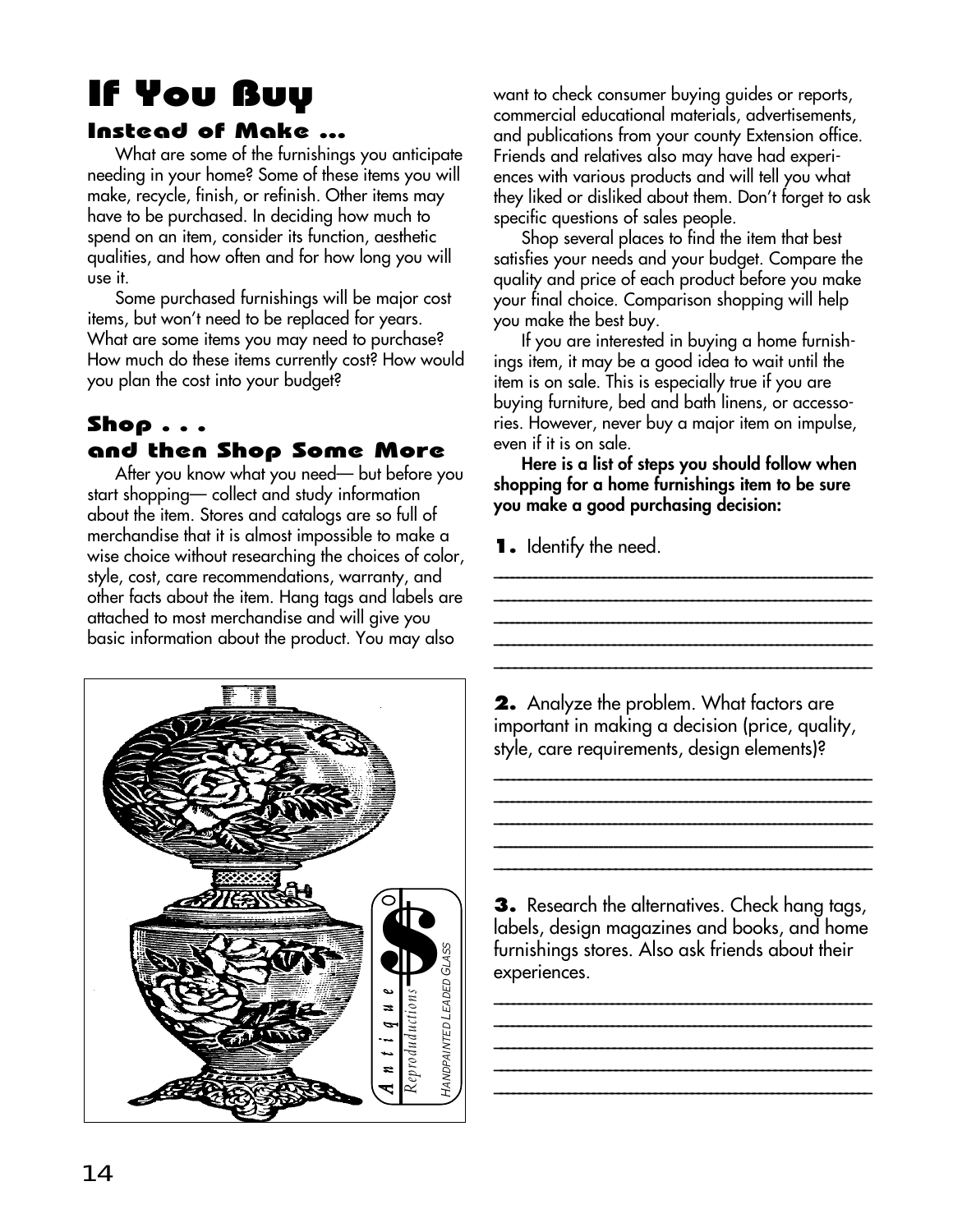**3.** Credit \_\_\_\_\_\_\_\_\_\_\_\_\_\_\_\_\_\_\_ \_\_\_\_\_\_\_\_\_\_\_\_\_\_\_\_\_\_\_\_\_\_\_\_\_\_\_\_\_\_\_\_\_\_\_\_\_\_\_\_\_\_\_ \_\_\_\_\_\_\_\_\_\_\_\_\_\_\_\_\_\_\_\_\_\_\_\_\_\_\_\_\_\_\_\_\_\_\_\_\_\_\_\_\_\_\_\_\_ **4.** Interest \_\_\_\_\_\_\_\_\_\_\_\_\_\_\_\_\_\_ \_\_\_\_\_\_\_\_\_\_\_\_\_\_\_\_\_\_\_\_\_\_\_\_\_\_\_\_\_  $\mathcal{L}_\text{max} = \mathcal{L}_\text{max} = \mathcal{L}_\text{max} = \mathcal{L}_\text{max} = \mathcal{L}_\text{max} = \mathcal{L}_\text{max} = \mathcal{L}_\text{max}$ **5.** Credit Card \_\_\_\_\_\_\_\_\_\_\_\_\_\_ \_\_\_\_\_\_\_\_\_\_\_\_\_\_\_\_\_\_\_\_\_\_\_\_\_\_\_\_\_\_\_\_\_\_\_\_\_\_\_\_\_\_\_\_\_\_\_ \_\_\_\_\_\_\_\_\_\_\_\_\_\_\_\_\_\_\_\_\_\_\_\_\_\_\_\_\_\_\_\_\_\_\_\_\_\_\_\_\_\_\_\_\_\_\_\_\_\_\_ **6.** Special Purchase \_\_\_\_\_\_\_\_\_\_ \_\_\_\_\_\_\_\_\_\_\_\_\_\_\_\_\_\_\_\_\_\_\_\_\_\_\_\_\_\_\_\_\_\_\_\_\_\_\_\_\_\_\_\_\_\_\_\_\_\_\_\_\_\_\_\_\_\_\_\_\_\_\_\_ \_\_\_\_\_\_\_\_\_\_\_\_\_\_\_\_\_\_\_\_\_\_\_\_\_\_\_\_\_\_\_\_\_\_\_\_\_\_\_\_\_\_\_\_\_\_\_\_\_\_ **7.** Irregulars, seconds \_\_\_\_\_\_\_\_\_\_\_\_\_\_\_\_\_\_\_\_\_\_\_\_\_\_\_\_\_\_\_\_\_\_\_\_\_\_\_\_\_\_\_\_\_\_\_\_\_\_\_\_\_\_ \_\_\_\_\_\_\_\_\_\_\_\_\_\_\_\_\_\_\_\_\_\_\_\_\_\_\_\_\_\_\_\_\_\_\_\_\_\_\_\_\_\_\_\_\_\_\_\_\_\_ You are becoming an informed shopper. Often we think of many things after we've spent our money. We learn through experience that planning ahead keeps us from making mistakes. Eventually, you'll learn that the consumer has some rights and responsibilities in the marketplace. **4.** Weigh the alternatives. Contrast and compare price, quality, and other important factors. It may be helpful to make a chart. \_\_\_\_\_\_\_\_\_\_\_\_\_\_\_\_\_\_\_\_\_\_\_\_\_\_\_\_\_\_\_\_\_\_\_\_\_\_\_\_\_\_\_\_\_\_\_\_\_\_\_\_\_\_\_\_\_\_\_\_\_\_\_\_\_\_\_\_\_\_\_\_\_\_\_\_\_\_ \_\_\_\_\_\_\_\_\_\_\_\_\_\_\_\_\_\_\_\_\_\_\_\_\_\_\_\_\_\_\_\_\_\_\_\_\_\_\_\_\_\_\_\_\_\_\_\_\_\_\_\_\_\_\_\_\_\_\_\_\_ \_\_\_\_\_\_\_\_\_\_\_\_\_\_\_\_\_\_\_\_\_\_\_\_\_\_\_\_\_\_\_\_\_\_\_\_\_\_\_\_\_\_\_\_\_\_\_\_\_\_\_\_\_\_\_\_\_\_\_\_ \_\_\_\_\_\_\_\_\_\_\_\_\_\_\_\_\_\_\_\_\_\_\_\_\_\_\_\_\_\_\_\_\_\_\_\_\_\_\_\_\_\_\_\_\_\_\_\_\_\_\_\_\_\_\_\_\_\_\_\_ **5.** Implement your plan and make a purchase. \_\_\_\_\_\_\_\_\_\_\_\_\_\_\_\_\_\_\_\_\_\_\_\_\_\_\_\_\_\_\_\_\_\_\_\_\_\_\_\_\_\_\_\_\_\_\_\_\_\_\_\_\_\_\_\_\_ \_\_\_\_\_\_\_\_\_\_\_\_\_\_\_\_\_\_\_\_\_\_\_\_\_\_\_\_\_\_\_\_\_\_\_\_\_\_\_\_\_\_\_\_\_\_\_\_\_\_\_\_\_\_\_\_\_\_ \_\_\_\_\_\_\_\_\_\_\_\_\_\_\_\_\_\_\_\_\_\_\_\_\_\_\_\_\_\_\_\_\_\_\_\_\_\_\_\_\_\_\_\_\_\_\_\_\_\_\_\_\_\_\_\_\_\_\_\_\_\_ **6.** Evaluate your decision. Interpret comments from others and analyze your own observations. \_\_\_\_\_\_\_\_\_\_\_\_\_\_\_\_\_\_\_\_\_\_\_\_\_\_\_\_\_\_\_\_\_\_\_\_\_\_\_\_\_\_\_\_\_\_\_\_\_\_\_\_\_\_\_\_ **\_\_\_\_\_\_\_\_\_\_\_\_\_\_\_\_\_\_\_\_\_\_\_\_\_\_\_\_\_\_\_\_\_\_\_\_\_\_\_\_\_\_\_\_\_\_\_\_\_\_\_\_\_\_\_\_\_\_\_\_\_\_\_\_\_\_ \_\_\_\_\_\_\_\_\_\_\_\_\_\_\_\_\_\_\_\_\_\_\_\_\_\_\_\_\_\_\_\_\_\_\_\_\_\_\_\_\_\_\_\_\_\_\_\_\_\_\_\_\_\_\_\_\_\_\_\_\_\_ \_\_\_\_\_\_\_\_\_\_\_\_\_\_\_\_\_\_\_\_\_\_\_\_\_\_\_\_\_\_\_\_\_\_\_\_\_\_\_\_\_\_\_\_\_\_\_\_\_\_\_\_\_\_\_\_\_\_\_\_\_\_\_ 7.** Share what you have learned with others and apply it to your next purchasing decision. \_\_\_\_\_\_\_\_\_\_\_\_\_\_\_\_\_\_\_\_\_\_\_\_\_\_\_\_\_\_\_\_\_\_\_\_\_\_\_\_\_\_\_\_\_\_\_\_\_\_\_\_\_\_\_\_\_\_\_ \_\_\_\_\_\_\_\_\_\_\_\_\_\_\_\_\_\_\_\_\_\_\_\_\_\_\_\_\_\_\_\_\_\_\_\_\_\_\_\_\_\_\_\_\_\_\_\_\_\_\_\_\_\_\_\_\_\_\_\_\_\_\_ \_\_\_\_\_\_\_\_\_\_\_\_\_\_\_\_\_\_\_\_\_\_\_\_\_\_\_\_\_\_\_\_\_\_\_\_\_\_\_\_\_\_\_\_\_\_\_\_\_\_\_\_\_\_\_\_\_\_\_\_\_\_\_\_\_\_\_\_\_\_ \_\_\_\_\_\_\_\_\_\_\_\_\_\_\_\_\_\_\_\_\_\_\_\_\_\_\_\_\_\_\_\_\_\_\_\_\_\_\_\_\_\_\_\_\_\_\_\_\_\_\_\_\_\_\_\_\_\_\_\_\_\_\_\_\_\_\_\_\_\_\_\_\_\_\_\_\_\_\_\_ As you shop, you will probably hear some new terms used. Can you **explain what each of the following words mean**? Find out the definitions of those terms you don't know from your parents, Extension agent, home economics teacher, local furniture dealer, or library.

# **1.** Budget

# **2.** Consumer \_\_\_\_\_\_\_\_\_\_\_\_\_\_

\_\_\_\_\_\_\_\_\_\_\_\_\_\_\_\_\_\_\_\_\_\_\_\_\_\_\_\_\_\_\_

\_\_\_\_\_\_\_\_\_\_\_\_\_\_\_\_\_\_\_\_\_\_\_\_\_\_\_\_\_\_\_\_\_\_\_\_\_\_\_\_\_

\_\_\_\_\_\_\_\_\_\_\_\_\_\_\_\_\_\_\_\_\_\_\_\_\_\_\_\_\_\_\_\_\_\_\_\_\_\_\_\_\_\_\_\_\_\_\_\_

\_\_\_\_\_\_\_\_\_\_\_\_\_\_\_\_\_\_\_\_\_\_\_\_\_\_\_\_\_\_\_\_\_\_\_\_\_\_\_\_\_\_\_\_\_\_\_

### Consumers (that includes you!)

## have the right to:

- **Information** hang tags and labels help tell you about a product.
- Safety the product should be safe for your use.
- Choose you, not the salesperson, decide which product you will buy.
- **Performance** you can expect certain performance standards from the item.
- **Recourse** you have the opportunity to let the manufacturer or store know if the item is not satisfactory.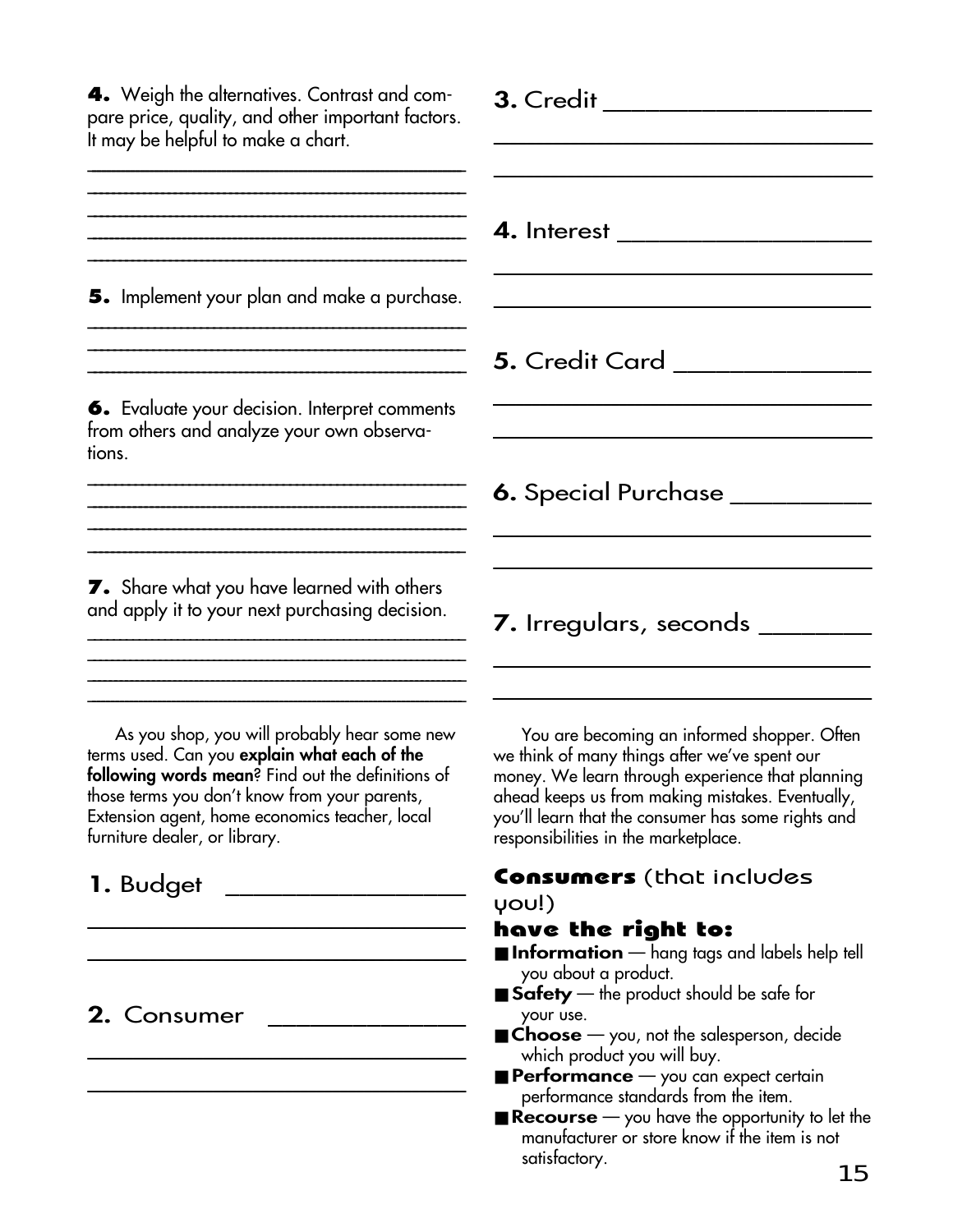#### Being a Good Consumer means being well informed.

Before purchasing any item, be sure to think about:

**1.** your values (what do you believe in? beauty? nature?),

**2.** your needs (is this purchase a need, a want, or a wish?) and

**3.** your budget (can my family or I afford it?) Your family works hard for its money; spend it wisely!

# If You Make

#### Instead of Buy ...

There are many kinds of items that can be made for your home. Many of the same kinds of design decisions must be made when selecting the materials as when you purchase the furnishing. Think of color, texture, line, and space as well as balance, scale, proportion, rhythm, emphasis, and harmony in the selection and use of each item.

You can personalize your furnishing by adding a design to the surface of fabric, wood, paper, or other material. You will have the satisfaction of creating or adapting your own design and also of creating a one-of-a-kind item.

#### Getting Started on Paper

Start your project by creating a design on paper. The hardest part of creating a design is simply getting started. The trick is to get something— anything— on paper and to go from there.

Here are some ideas that may help you. These exercises probably won't result in a finished design. They're mainly strategies to get your pencil and your imagination working. Doodlings, a magazine photo, or an unusual cutout may be just the spark you need to come up with your own original design.



Idea 1: **Accidental design.** Use a soft lead pencil or a felt tip pen to scribble on paper. Then examine the doodles to find some shapes that interest you. Fill in some shapes and trace them using tracing paper. Take advantage of the way the shapes fit together like a jigsaw puzzle. An interesting design may result if you slightly separate several connecting shapes.

Idea 2: Cut paper design. Fold a sheet of paper in half and cut on the fold. Try straight cuts, curved cuts, and combinations of both. Unfold the cutouts and study the symmetrical shapes you've created. Try varying the shape of the paper you start with. Fold a sheet that's square, rectangular, circular, or any other shape.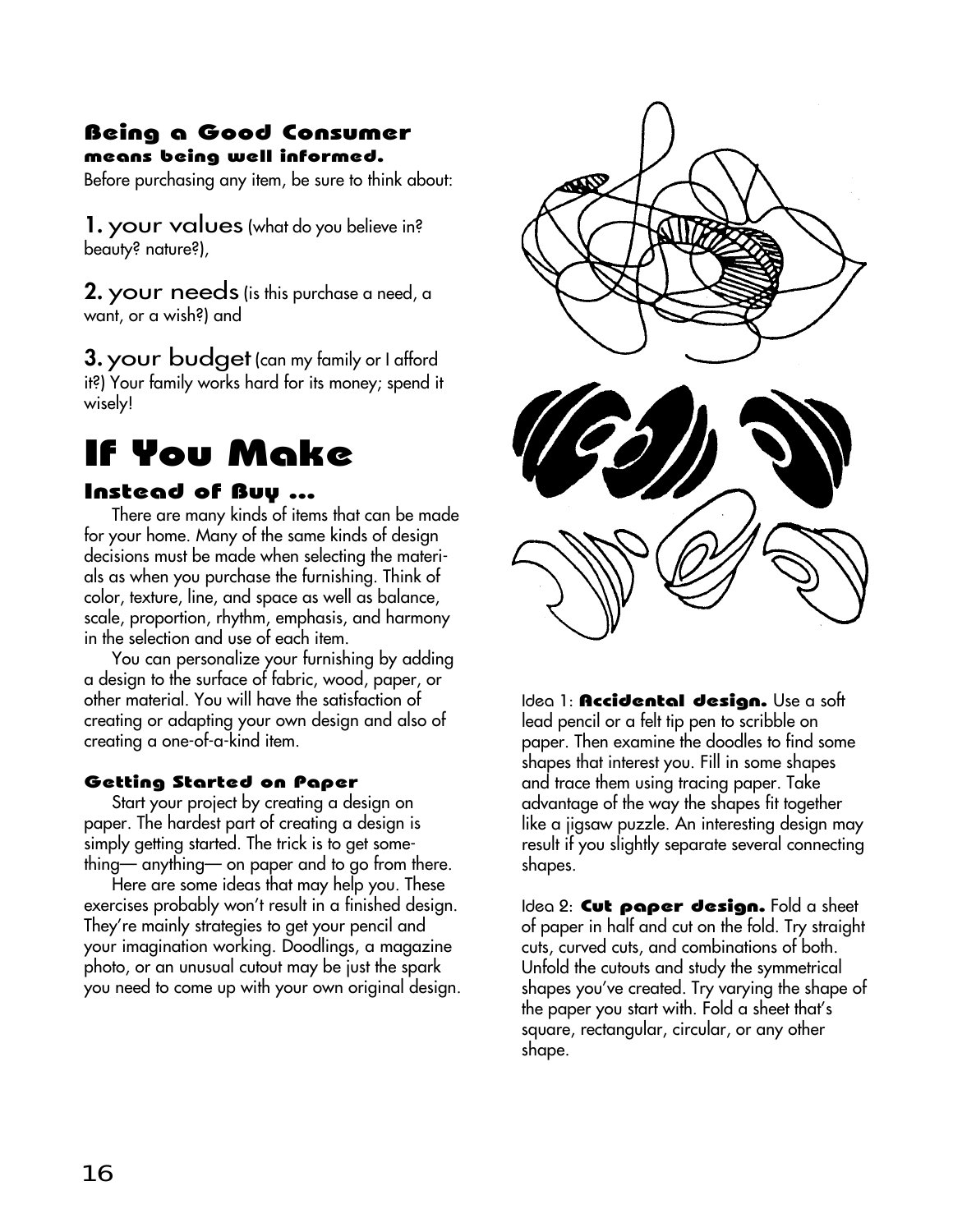

Idea 3: **Word design.** Fold a sheet of paper. Print or write initials, a name, or a word on the paper. At least part of the word must touch the fold. Thicken the letters so they create a shape instead of a line. With the paper still folded, cut out the shape of the word. When you open the cutout, you'll have a rough mirror image of the word and perhaps an interesting design.

Idea 4: **Box design.** Use a ruler to draw a large box shape. Then partition the box by drawing several lines through it. An odd number of lines (like three, five, or seven lines) tends to work better than an even number. Next, pick out something simple that you'd like to draw. Scissors, a shoe, any easyto-draw object will do. Now fill each of the sections Idea 6: **Nature design.** Study the shapes in





with drawings of your chosen object. You may fill a section with one object or several, but crowd your drawings into the sections, and use as much space as possible. You may have to distort your drawings to fill a section, but that's the idea behind this exercise. It gives you a variety of shapes to consider.

Idea 5: Picture or "frame" design. Look through magazines and books for interesting lines and shapes. You're not necessarily looking for an entire scene or even an entire object, just an interesting segment. An index card with a small window cut from the center makes a good view finder to help you zero in on a small segment of the picture. After you've found a shape that's interesting, trace it. Don't trace all the details, just the outline or main shapes.



nature. Look closely. The shape of a tiny seed, the lines on a rock or any natural object may spark ideas for interesting designs. Use the index card frame described in Idea 5 to help you focus on details in nature. If you can't draw, photograph the scene or object. Then trace over the photograph.

Idea 7: **Draw your own.** You probably have more drawing talent than you think. Try drawing your own design or adapting a design from a pattern or drawing in a magazine or coloring book.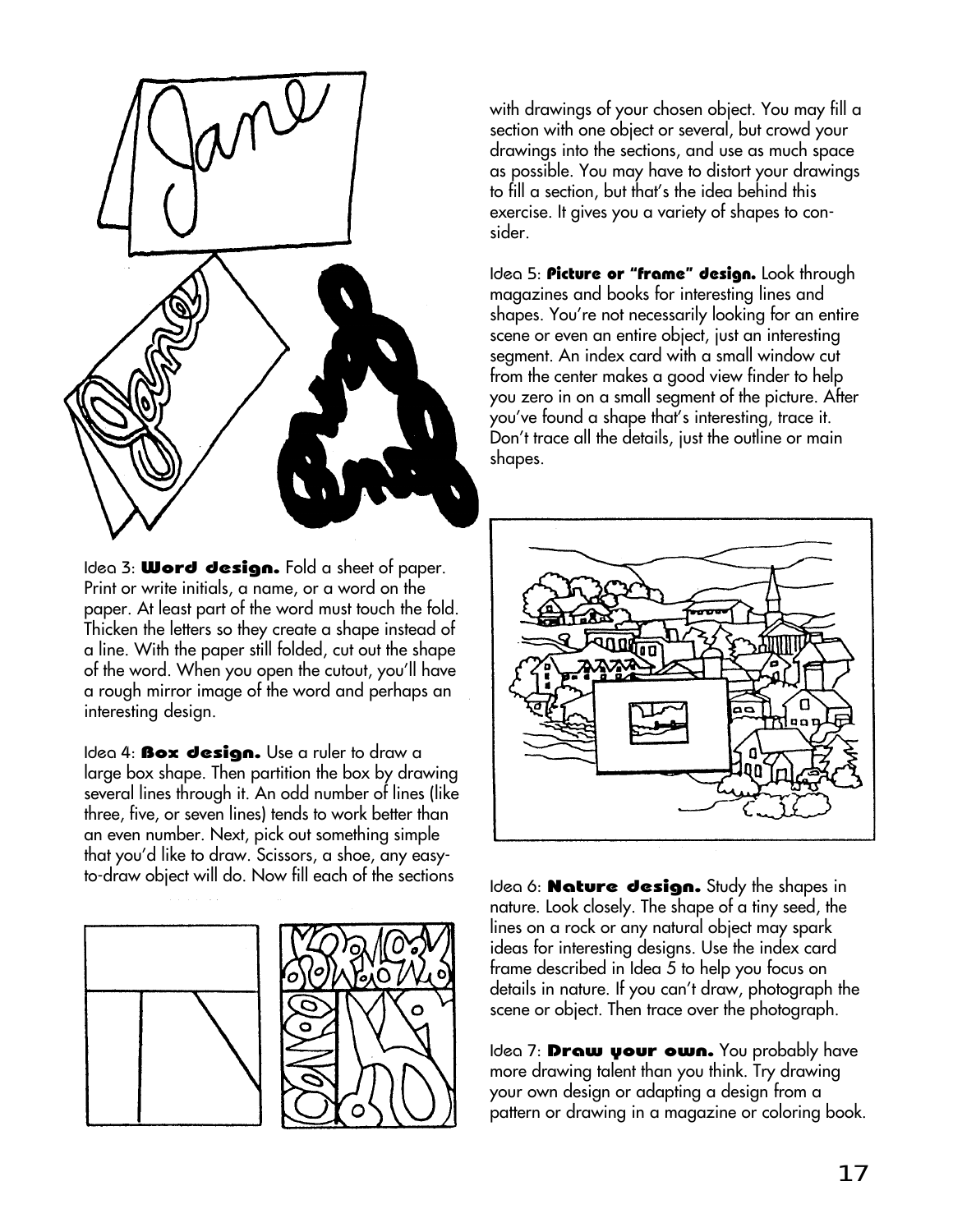If you decide to adapt a design, use your own color combinations or change the design enough to make it distinctly your own.

## Express Your Style

As you practice creating your own designs, you'll probably begin to develop your own special style.



Designs that look like recognizable things are called representational designs. Representational



designs may be realistic or stylized. Stylized designs are based on real subjects. However, they are simplified with some details eliminated. Designs that don't look like real

things and aren't derived from realistic subject matter are called non-objective or abstract. Abstract designs have parts that are exaggerated or arranged in a different manner. They attempt to show the feeling or main features of the object without actually showing it the way we see it.

Another design style is created by using geometric shapes. A triangle placed on top of a rectangle is easily recognized as a house. A car or truck can be made from a combination of rectangles, triangles, and circles. All you need to make simple drawings is the ability to view objects as geometric shapes and perhaps the ability to handle a ruler. Simple drawings are ideal for designs.

Keep these different styles in mind as you plan and practice drawing the design for your project. What style are you most comfortable working with? What style fits into your home best? Will this style fit the type of project you wish to do? Can it be easily duplicated in the medium with which you want to work (fabric, wood, paint, canvas, etc.)?

## Polish Your Design

Once you have a few design ideas that interest you, play around with them. Change them slightly. Repeat them. Vary the sizes. Add color. Arrange and rearrange. Study the elements of your design — line, shape, color, texture, and space. Keep working until you have a design that pleases you.

#### **Helpful Guidelines for Working with Designs**

As you finalize your design, keep in mind what you have learned about design in Units I, II, and III. Here are some additional guidelines to consider:

**1.** Different shapes and amounts of space are more interesting than uniformity. For example, stripes of the same thickness aren't as interesting as stripes of varying thicknesses.

**2.** When repeating objects, keep the design interesting. If repeated dots or dashes are close enough together, they can help lead the eye through a picture. Also, avoid repeating a shape or form that is not interesting.







**3.** Uneven numbers of items are more interesting than even numbers. Three objects in a design are preferable to two; five objects are preferable to four.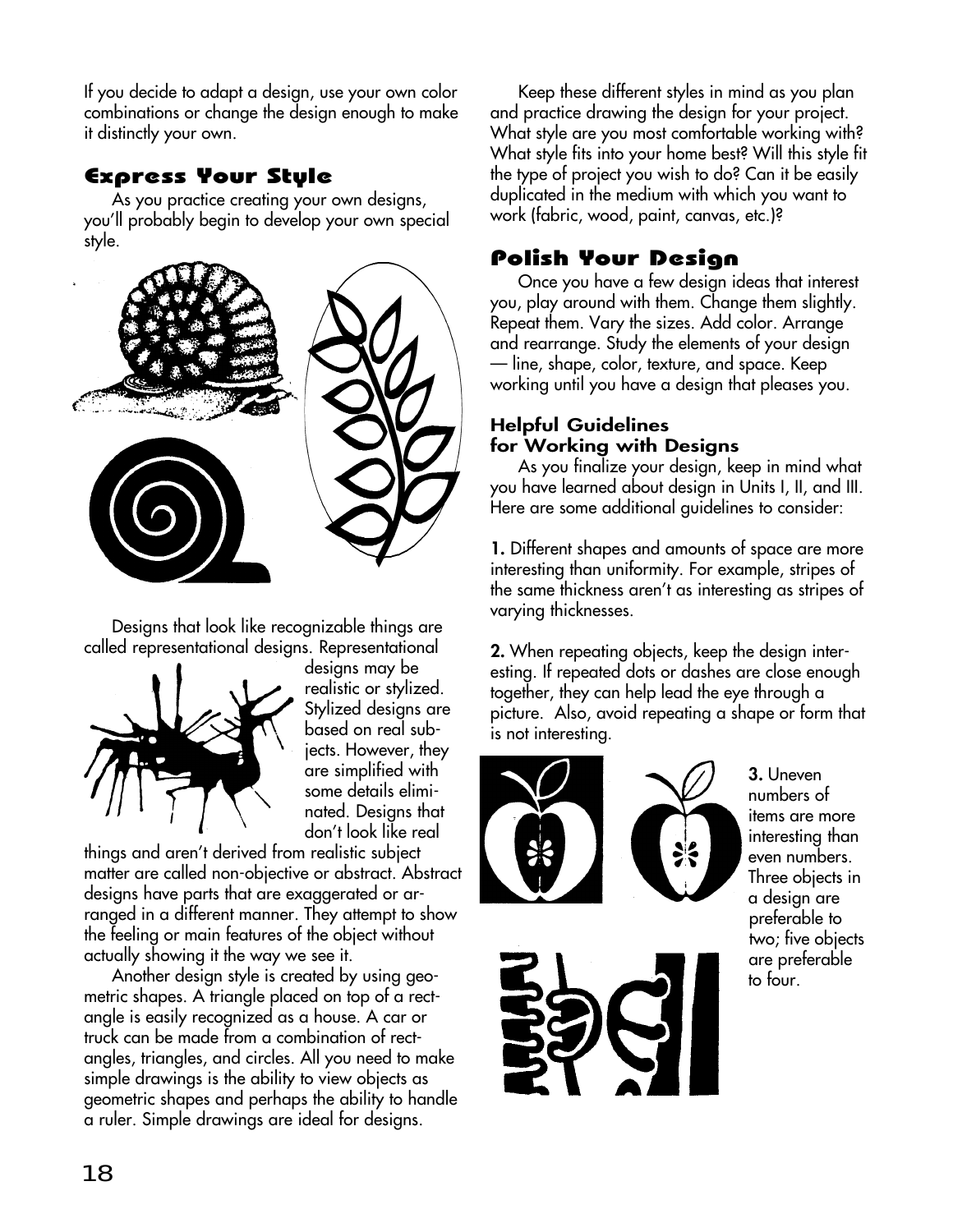**4.** Every design needs some accent or point of interest. You can create this emphasis by:

**—** repeating a design element or idea. For example, use a series of dashes to lead the eye through the design to a point of emphasis;

**—** leaving space around the point of interest to allow it to stand out;

**—** using details to hold the viewer's interest longer.

**—** using contrast in size, color, or shape. For example, there are several ways you might add contrast to a design that consists of a series of black squares. You might add one red square. Or you might make one black square larger than the others. Or you might change the texture of some of the squares.

**—** using lines radiating outward from a central point to lead the eye to the point of interest.

**5.** Certain proportions in designs are usually considered more pleasing and challenging than others. Things that are out of proportion in a design shock the viewer. This change in size isn't necessarily good or bad, but it does call attention or create a focal point.

**6.** Usually designs are more interesting if spaces are arranged informally rather than symmetrically. Here are some "rules of thumb" to help you plan spaces in a design. These rules may not always apply, but until you have more experience and know when to break the rules, they will be good to follow.

**- The Rule of Thirds.** Divide the design into nine equal parts by drawing (or imagining) two vertical lines and two horizontal lines. Notice the four points where the lines cross. These are generally considered the most interesting spots in the design. Any of these four spots is a good location for something you want to emphasize.

- The Horizon Rule. When your design contains a landscape, don't locate the horizon in the exact middle of the picture. An off-center horizon is more informal and more interesting than one that divides the picture into two equal parts.

- Three-Corners-Against One Rule.

Whatever you do in three corners of your design, do something different in the fourth. For example, fill the fourth corner with a different color, texture, or shape than you have in the other three.

- Speaking-Distance Rule. If your design contains a person or animal facing sideways, leave more space in front of the face than behind the head. This rule also holds for other items that appear to be moving in one direction. For example, a painting of a moving car tends to be better balanced if there's more space in front of the car than behind it.

As with all so-called rules of design, these are only suggestions. After practice, you may have a design in which you break the rules and still produce a good design.

### Evaluating Your Design

Now step back from your work and honestly look at it. Discuss with your parent or a leader what you particularly like about your design. Then ask yourself, "What would I do differently next time?" Remember to use what you have learned about design to analyze your work. There are many ways that you can use the design you have created.

Here are some ideas. Add others to the list as you think of them.

| <b>Things To Make</b> | Media  | <b>Methods</b>        |
|-----------------------|--------|-----------------------|
| Wall Hanging          | Yarn   | <b>Hand Stitchery</b> |
| Rug                   | Fabric | Latch Hook            |
| Table Linens          | Wood   | Applique              |
| Pillow                | Paper  | Glue                  |
| Bedspread/Quilt       | Paint  | Fuse                  |
| Curtain               |        | Sew by machine        |
| Box                   |        | Rya/hook              |
| Mobile                |        | Stencil               |
| Tray                  |        | Paint                 |
| <b>Book Cover</b>     |        | Draw                  |
|                       |        |                       |
|                       |        |                       |
|                       |        |                       |
|                       |        |                       |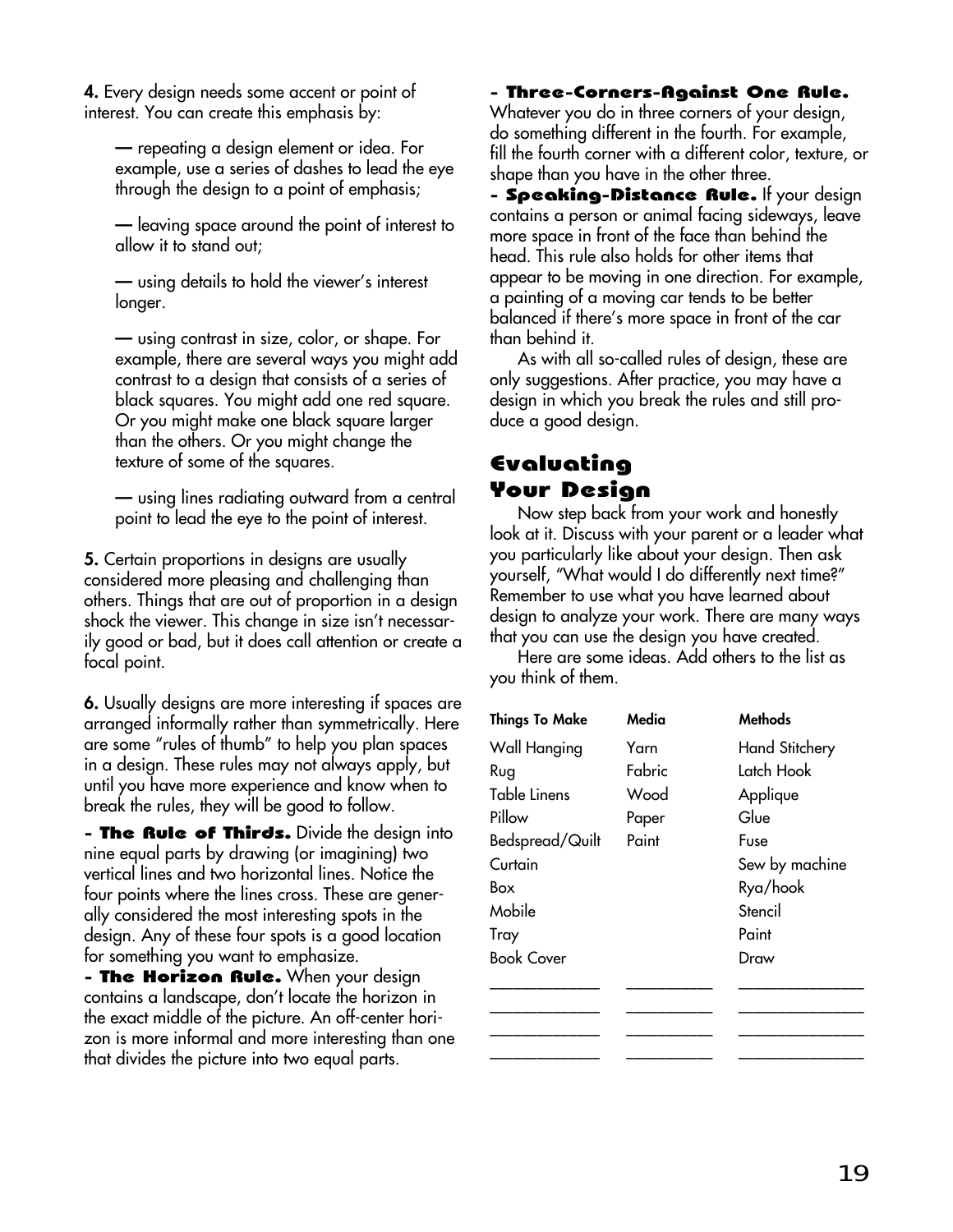# Enlarging or Reducing a Design

Once you decide how you are going to use your design you may have to enlarge or reduce it. This doesn't require much drawing skill. Just make a grid to break up the picture into a series of small squares. To do this, use a ruler and hard lead pencil to lightly draw a grid over the design you want to copy. All the squares in the grid should be the same size.

Next, draw a second grid on a blank sheet of paper. The squares in this grid should be proportionately larger or smaller than the squares in the first grid. Be sure the second grid will fit the size of the design you need. If your design is to be half the size of the original picture, make the squares in the second grid half the size of the those in the first grid. If your design is to be twice as big as the original picture, double the size of the squares in the second grid.

Now transfer your design to the second grid, copying one square at a time. Leave out any detail in the original that isn't necessary for your design. After you've reproduced the design, either erase the grid on your drawing or use tracing paper to make a clean drawing.

There are several variations of the grid technique. A grid made on tracing paper or clear acetate can be placed over original designs or pictures. Then you don't have to draw grid lines each time you want to copy something.

Graph paper may be substituted for homemade grids, especially when you're transferring a cutout design. Lay the original cutout on a sheet of graph paper and trace around it. Enlarge the design by copying it on graph paper with larger squares. Reduce the design by using graph paper with small squares.

Your design can now be transferred to the project material (paper, fabric, wood, etc.) by drawing, tracing, or using cutout shapes as patterns. If you are drawing on fabric, use chalk or a mark that can be easily removed or covered up. If you are working with needlepoint or latch hook canvas, use waterproof markers so the ink colors don't bleed onto the yarn when wet.

It's also possible to use an enlarger option on a copy machine if your finished design will be a small size.



## Using Your Original Design

Once you have completed your design and decided how you will use it, you need to finish your project. There are many books and magazines that tell how to finish pillows, bedspreads, table linens, rugs, wall hangings, and just about any other home furnishing you can think of. Your leader, the county Extension agent, and your local library will also have lots of good information that will help you finish your project. Look for ideas and then talk about the different alternatives with your leader.

# Ideas for Project Activities

Plan to make or purchase something for your home that will give you the opportunity to show what you have learned about design in Unit IV. You may decide to create your own design to be used in an accessory item, applied to a fabric furnishing, or stenciled or glued onto another surface to personalize your home. Or you may wish to learn more about your ancestors and restore an antique, make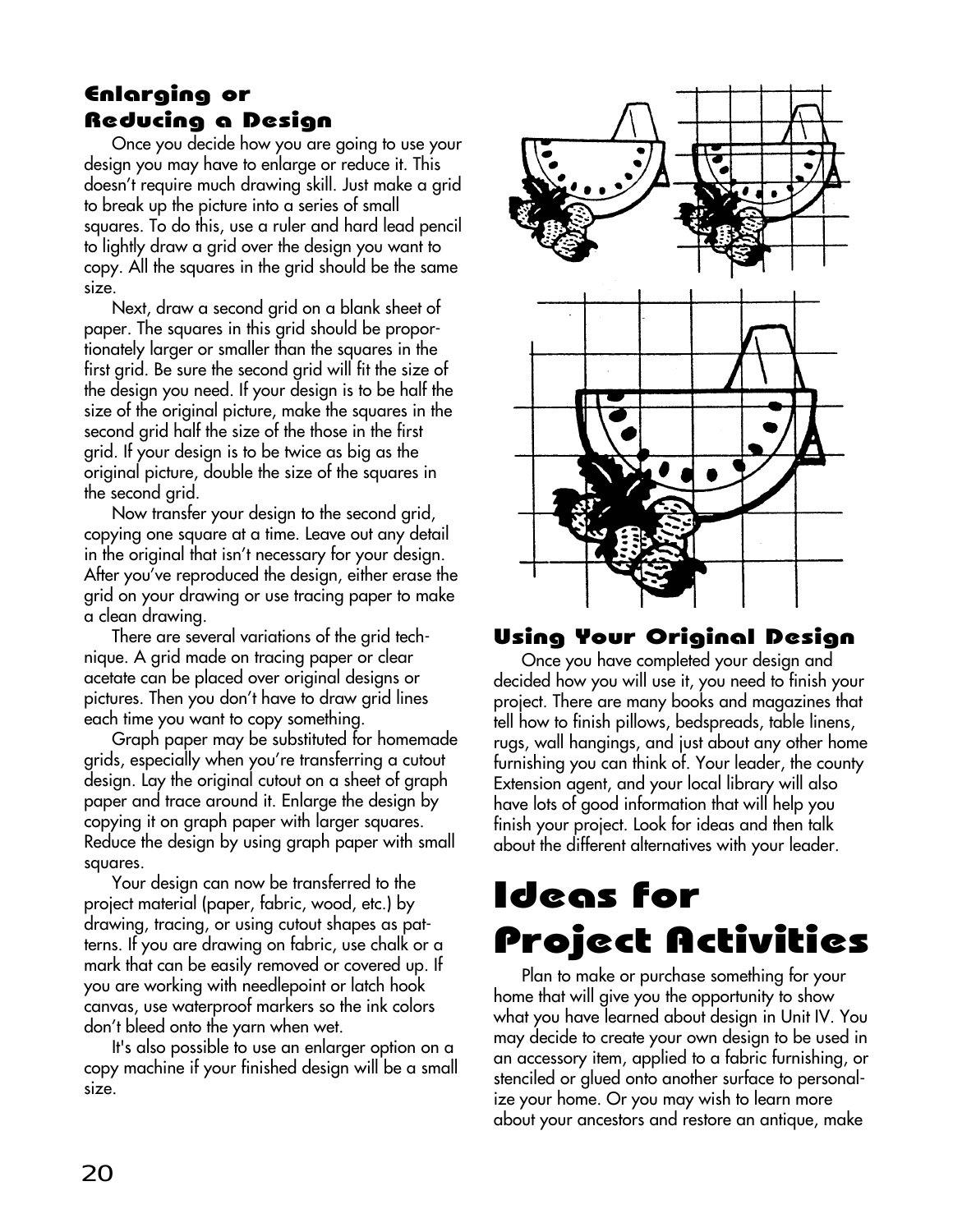a quilt, do rosemaling, or use another heritage skill. If you like to sew, there are many types of fabric furnishings you can make. Or you may need to purchase a home furnishing item. If so, apply what you have learned about design and about being a responsible consumer.

Whatever you choose, keep in mind what you have learned about design in Units I, II, III, and IV. Think about both the item you are working with and where it will be used. Whenever you are working with space, furniture, and accessories or selecting fabric and wallcoverings, be sure to use good design techniques. Also keep in mind whether the item and materials used are appropriate for the intended purpose, the cost of the item, and how you will care for it. If you exhibit a project at the fair, consider including a color photograph with your project to show how the item is used in your home.

Evaluate your projects and activities as you go along and after you finish. What did you do that particularly pleased you? What would you like to improve? Select projects and activities that will be challenging and build on what you have learned, but will not be overwhelming.

# Articles You Will Make and Exhibit

You will need to select an item for an exhibit. Look around your home. Choose something you need and will enjoy doing. Talk over your ideas with your parent or leader. Remember there are certain rules on items to be exhibited at the State Fair. Be sure you know what these are before you decide on your exhibit. Check with your 4-H/ Youth Development Agent. Select from one of the following categories for a fair exhibit:

**1.** An accessory for the home with an original or adapted design or other design experience. Examples include a latch hook item with an original or adapted design, pillow with an original stitchery or applique design, wall hanging ready to hang, wood collage for use as a wall hanging, box with original design stenciled on the lid, or a drawing or painting. Be sure to include information on how and where the item is used in the home. A color photo is great! It shows the use of space and other colors used in the room. Include one if possible.

**2.** Heritage item that has been refinished, restored, or made by you. Examples include antique or collectible furniture (perhaps your grandfather made a table that needs to be refinished), memory box, scrapbook of family history, a quilt with a design of historical significance, or a wall hanging showing your family tree. Be sure to include information on the history or special meaning of the item and how you are using it in your home.

**3.** Purchased article, such as a home accessory, or cloth item, that you have selected to solve a decorating problem in your home. Examples of accessories include a wall decoration, lamp, vase, storage item, or desk accessory. Examples of cloth items include a bedspread, rug, table linens, pillow, or draperies. The exhibit should consist of the item purchased along with a folder containing the following information:

a. Description of situation or problem solved b. Various alternatives considered for solution of problem

- c. How the plan was carried out
- d. Resources involved (time, money, etc.) e. An evaluation of the results, including your satisfaction with the purchase and how it is used in the home. Here again, a photo of the item being used in the home is a real asset!

**4.** Cloth article you have made for a major home improvement. Examples include a bedspread, window treatment, or boxed bench pad. Your exhibit must include a description and/or photo to show how the item is used in your home, other colors in the room, time and cost involved, and care required.

Ask your leader or Extension agent for instructions on other projects that you may wish to make. Also check decorating books and magazines for more ideas. Be sure to start your project early enough to allow time to complete it before the fair.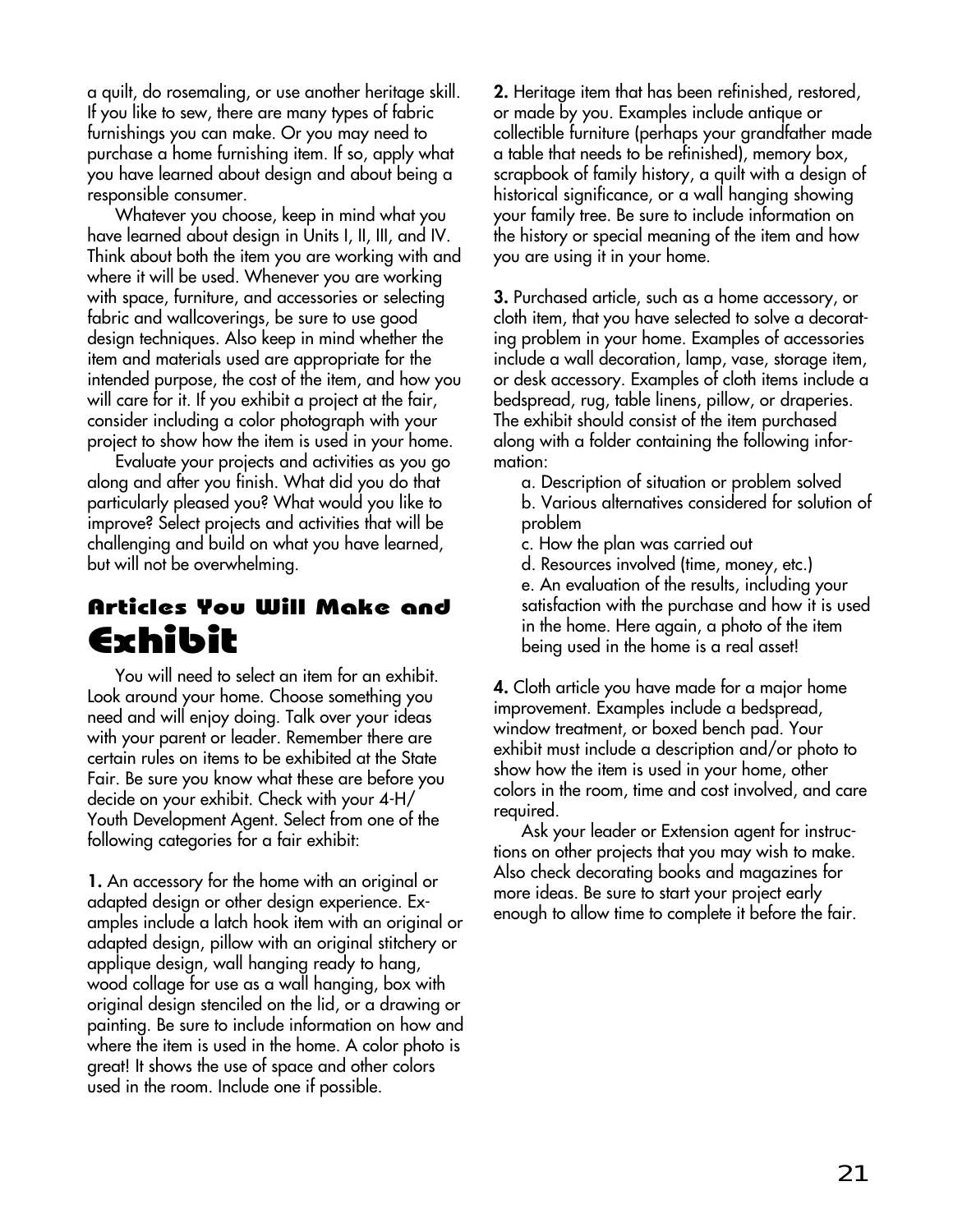# Citizenship/ Leadership Ideas: Sharing

### What You Have Learned

Remember, learning something new is only a small part of the fun you can have with 4-H projects. Now that you're gaining more skills in selecting and constructing home furnishings and improving your home environment, decide how you can share your skills and knowledge with others, especially with youth ages 9-13. Think about:

1. Becoming a teen leader

2. Organizing a workshop for younger members to make home environment projects

3. Planning a work session with your friends to help them make gifts for family members, neighbors, or residents with special needs (such as living in a nursing home)

4. Presenting a working exhibit at the fair

5. Volunteering to help the county Extension staff with related programs

6. Setting up a display in a shopping mall, city hall, or retail store illustrating the steps involved in making your 4-H project

7. Volunteering to teach a community workshop at your local library, community center, or community education program.

8. Helping plan and organize a club tour. Ideas include craft shows, model homes, furniture stores, fabric shops,

picture frame shops, interior design studios, and lighting shops. Make all arrangements in advance, prepare younger 4-H members, arrive at each tour stop on time, and write thank-you notes to speakers and tour leaders

9. Presenting a demonstration at the county fair. Ideas for talks and demonstrations include:

• how to mat and frame pictures

• hints on designing your own accessory for the home (rug, wall hanging, pillow, etc.)

• how to make a home furnishings item using heritage skills (quilting, stenciling, restoring a trunk)

- how to upholster a slip seat
- how to make continuous bias cording

• how to clean and restore metal home furnishing items

• how to make a fabric covered screen

Many other activities and ideas are open for you to do. Talk to your leader, parents, and Extension agent about ways you can share what you have learned and be more active in 4-H home environment projects.

# Your 4-H Project Record

It's important to write down all of your activities during the year on the attached record sheet. It's best to write them down as soon as you do them because you may forget what you did by the end of the year. Be sure to keep track of not only the things you have made, but also the experiences you have had and how you feel about them. Keep pictures, newspaper articles, and other mementos in a scrapbook along with your record book.

Be proud of what you have done. You have learned many things each year you have been enrolled in this program, and these accomplishments allow you to try more difficult projects each year. These experiences help you become more adept at designing and planning your home environment and making it a happier, more attractive place to live.

Congratulations on completing your fourth year in the 4-H home environment project! You are now ready to start the senior units for more in-depth study in the areas of special interest to you. \_\_\_\_\_\_\_\_\_\_\_\_\_\_\_\_\_\_\_\_\_\_\_\_\_\_\_\_\_\_\_\_\_\_\_\_\_\_\_\_\_\_\_\_\_\_\_\_\_\_\_\_\_\_\_\_\_\_\_\_\_\_\_\_\_\_\_\_\_\_\_\_

#### Answers

| Missing                                                                                  | Scrambled                                           | Fabric-ology                  |                                               |
|------------------------------------------------------------------------------------------|-----------------------------------------------------|-------------------------------|-----------------------------------------------|
| <b>Letters</b>                                                                           | Letters Puzzle                                      | Quiz (page 12):               |                                               |
| Puzzle<br>(page 10):<br>Corduroy<br><b>Terry Cloth</b><br>Denim<br>Sport Cloth<br>Chintz | (page 10):<br>abstract<br>plaid<br>stripe<br>checks | $A - 4$<br>$B = 5$<br>$C - 3$ | $D-2$<br>$F-1$<br>$F\rightarrow A$<br>$G - 7$ |

#### **Word Search Puzzle** (page 13):

| F | $\Omega$ | M            | L | U            | G | Υ        | B | т      | Q      | L  | R | G | F        | Y | G        | К | S | c | R            | Е | Е  | N      |              | S            |
|---|----------|--------------|---|--------------|---|----------|---|--------|--------|----|---|---|----------|---|----------|---|---|---|--------------|---|----|--------|--------------|--------------|
| S | U        | S            | S | Ω            | F | 7        | C |        | $\vee$ | A  | F | A | R        | A | A        | S | L | V | Ω            | N | C  | Ω      | M            | F            |
| R | Т        | $\vee$       | М | Т            | F | U        | Ω | Е      | ∩      | м  | S | R | Τ        | R | R        | L | E | S | $\Omega$     | Ω | F  | Τ      | P            | S            |
| s | N        | п            | ĸ | P            | A | N        | R | в      | F      | P  | S | м | K        | D | S        | А | Е | J | P            | S | F  | Ω      | P            | N            |
| Ω | M        | $\mathsf{C}$ | E | A            | R | S        | Υ | A      | Ш      | s  | D | Е | N        | A | O        | Τ | P | п | L            | L | ۰  | w      | s            | R            |
| н | W        | $\Omega$     | F | D            | P | c        | K | c      | Ω      | н  | D | N | Α        | G | Υ        | F | п | E | M            | M | R  | B      | Α            | W            |
| J | U        | S            | К | 7            | M | Δ        | M | ĸ      | R      | A  | S | т | т        | Е | U        | R | N | А | D            | А | L  | F      | L            | т            |
| c | U        | S            | н | п            | О | N        | Τ | s      | Ε      | D  | D | B | A        | F | R        | ı | G | Τ | Ε            | S | E. | M      | A            | Н            |
| U | V        | н            | R | W            | R | ۰        | U | W      | V      | Е  | V | A | B        | Е | А        | N | B | A | G            | c | н  | А      |              | R            |
| R | R        | Δ            | Υ | C            | P | P        | R | P      | R      | J. | К | G | L        | Τ | $\Omega$ | S | Δ | U | F            | B | R  | N      | $\mathbf{I}$ | G            |
| т | Α        | D            | Α | н            | N | Y        | V | D      | п      | v  | ı | D | Е        | R | F        | S | G | ı | N            | M | P  | Q      | Α            | C            |
| A | F        | Е            | N | Е            | R | G        | Y | L      |        | N  | Е | R | s        | Z | c        | ۰ | v | Е | R            | L | Е  | т      | X            | $\mathsf{T}$ |
| п | N        | $\mathsf{C}$ | F | P            | ۰ | U        | s | w      | A      | G  | 7 | X | ĸ        | ı | J        | К | L | M | N            | Ω | P  | T      | U            | V            |
| N | D        | $\subset$    | W | Ω            | L | P        | А | L      | N      | J  | M | K | п        | Τ | P        | L | A | c | Е            | M | A  | т      | s            | F            |
| s | L        | w            | A | L            | L | н        | A | N      | G      | п  | N | G | R        | К | R        | W | X | P | Ω            | S | K  | Ш      | U            | B            |
| M | C        | M            | А | F            | Е | $\Omega$ | X | $\cup$ | Υ      | V  | 7 | W | т        | Ω | R        | U | N | N | E            | R | s  | 7      | F            | P            |
| Q | E        | T            | Н | $\mathsf{L}$ | R | J        | Ω | K      | B      | Е  | D | s | P        | R | Е        | A | D | 7 | $\mathsf{I}$ | P | O  | $\cup$ | S            | T            |
| O | U        | E            | Α | L            | s | н        | ۰ | w      | Е      | R  | c | U | R        | т | A        | п | N | R | Ε            | W | B  | L      | M            | J            |
| U | Ε        | п            | М | N            | н | н        | С | К      | U      | D  | V | Α | $\Omega$ | Ε | F        | B | S | v | A            | L | A  | N      | c            | Е            |
| S | P        | K            | L | Α            | A | M        | н | т      | А      | в  | L | Е | c        | L | ۰        | т | н | V | C            | P | Α  | R      | S            | Q            |
| J | А        | $\mathbf{I}$ | Ε | т            | D | R        | A | P      | Е      | R  | ı | Е | s        | Ε | P        | c | ۰ | R | D            | ı | N  | G      | V            | F            |
| Ε | U        | D            | ı | S            | Е | F        | R | A      | B      | С  | s | н | A        | M | s        | Ε | Q | M | Α            | S | P  | п      | T            | Z            |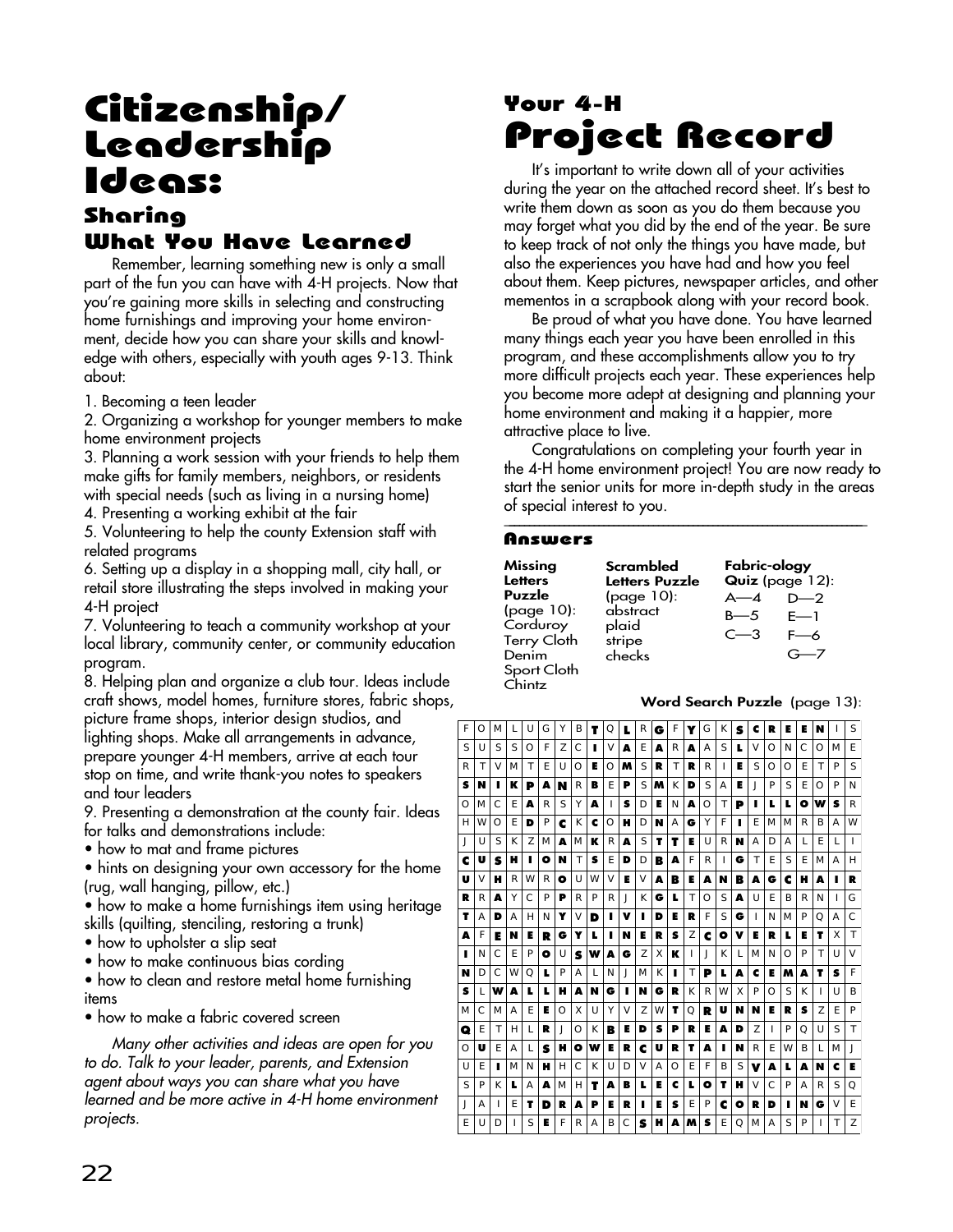# Home Environment IV



|                                                                                                               |                                    | Birthdate _____________________                                                           |
|---------------------------------------------------------------------------------------------------------------|------------------------------------|-------------------------------------------------------------------------------------------|
|                                                                                                               |                                    |                                                                                           |
|                                                                                                               |                                    |                                                                                           |
|                                                                                                               |                                    |                                                                                           |
| Number of Years in 4-H_______                                                                                 |                                    |                                                                                           |
| I. Project:                                                                                                   |                                    |                                                                                           |
| A. This is what I made:                                                                                       | This is about how<br>much it cost: | This is <b>how much I saved</b> by making<br>(or refinishing) instead of buying the item: |
|                                                                                                               |                                    |                                                                                           |
|                                                                                                               |                                    |                                                                                           |
| C. List any project activities, such as rooms arranged.<br><b>D.</b> These are some special things I learned: |                                    |                                                                                           |
|                                                                                                               |                                    |                                                                                           |
| <b>E</b> . I enjoyed this project because:                                                                    |                                    |                                                                                           |
|                                                                                                               |                                    |                                                                                           |
|                                                                                                               |                                    |                                                                                           |
|                                                                                                               |                                    |                                                                                           |